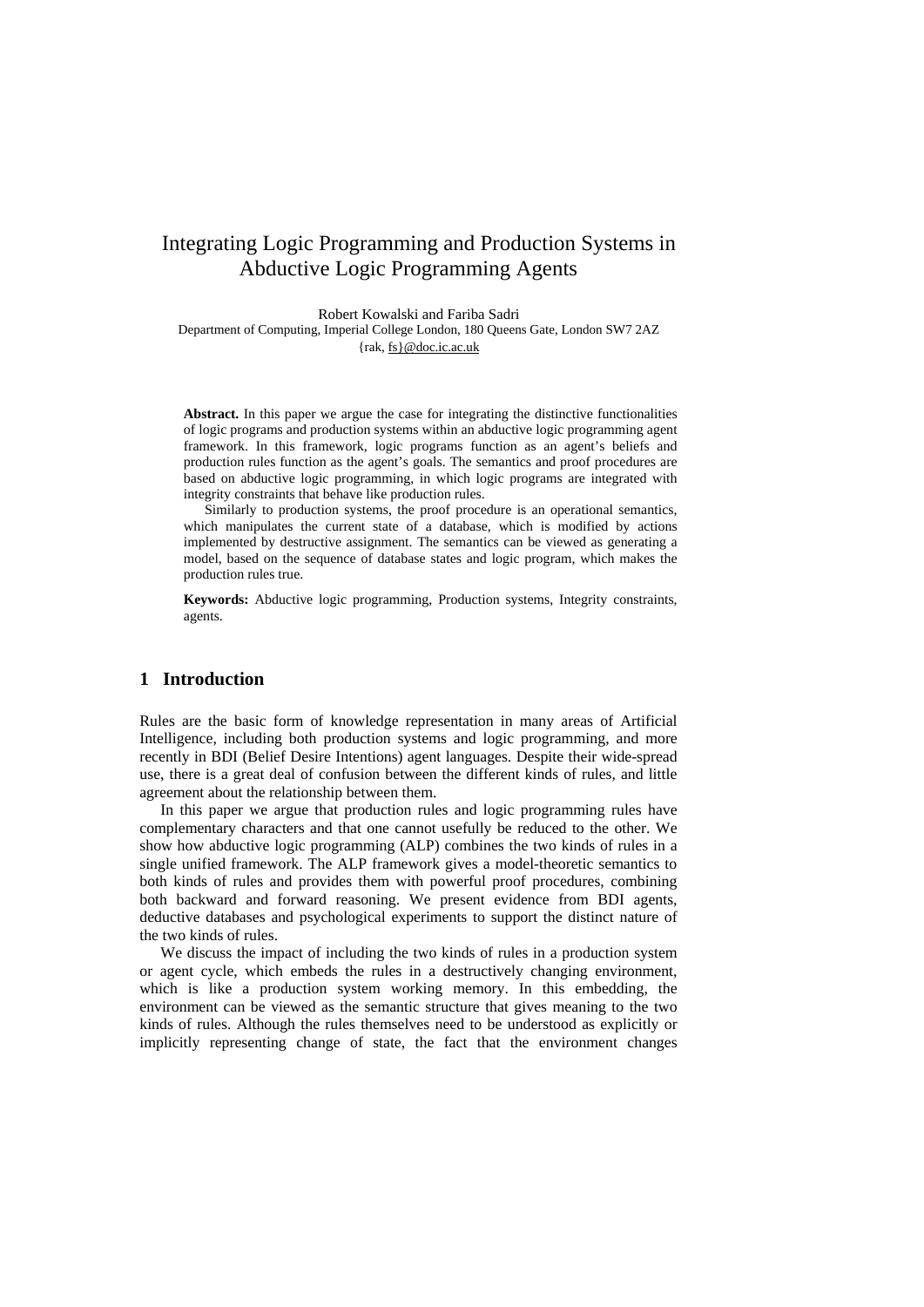destructively and exists at any given time only in its current state gives an efficient solution to the frame problem.

We assume the reader is familiar with the basic concepts of logic programming and production systems, although not necessarily with all of their technicalities.

## **1.1 Confusions**

The most popular textbook on Artificial Intelligence Russell and Norvig [45] views production rules as just logical conditionals used to reason forward (page 286). In contrast, in one of the main textbooks on Cognitive Science, Thagard [50] argues that "Rules are if-then structures …very similar to the conditionals…, but they have different representational and computational properties." (page 43). "Unlike logic, rule-based systems can also easily represent strategic information about what to do. Rules often contain actions that represent goals, such as *IF you want to go home for the weekend and you have bus fare, THEN you can catch a bus*." (page 45).

Thagard [50] characterizes Prolog as "a programming language that uses logic representations and deductive techniques". Simon [48], on the other hand, includes Prolog "among the production systems widely used in cognitive simulation."

There is a similar confusion in the field of agents. Rao [41], for example, characterises AgentSpeak as similar to logic programming. But in his comparison, he considers only the similarities between the operational semantics of plans in AgentSpeak and the execution of clauses in logic programming. He ignores the declarative semantics of logic programs (LPs).

#### **1.2 Production Systems and Logic Programs in Practice**

There have been many theoretical studies of the relationship between production rules and logic programs, which we discuss below in Section 2. Most of this work has been focussed on giving a declarative semantics to production systems by translating them into logic programs. However, there seems to have been little attention paid to the way in which logic programs and production rules are used in practice, and consequently little attempt to use this practice to guide the theoretical analysis. We argue that in practice, the two kinds of rules have both distinct and overlapping functionalities, and that the distinct functionalities are lost by translating one kind of rule into the other. We will show that abductive logic programming (ALP) both capitalises on the distinct functionalities and eliminates the overlap.

We argue that, in addition to the production rule (PR) cycle and destructively changing database, which are absent in LP, PRs offer three distinct functionalities: reactive rules that implement stimulus-response associations; forward chaining logic rules; and goal-reduction rules.

Reactive rules are, arguably, the most distinctive type of production rules, which are responsible for their general characterisation as *condition-action* rules. This kind of rule typically has implicit or *emergent* goals. For example, the rule *if a car coming towards you then get out of its way* has the implicit goal *to stay safe*. Reactive rules provide a functionality that is not directly available in logic programming.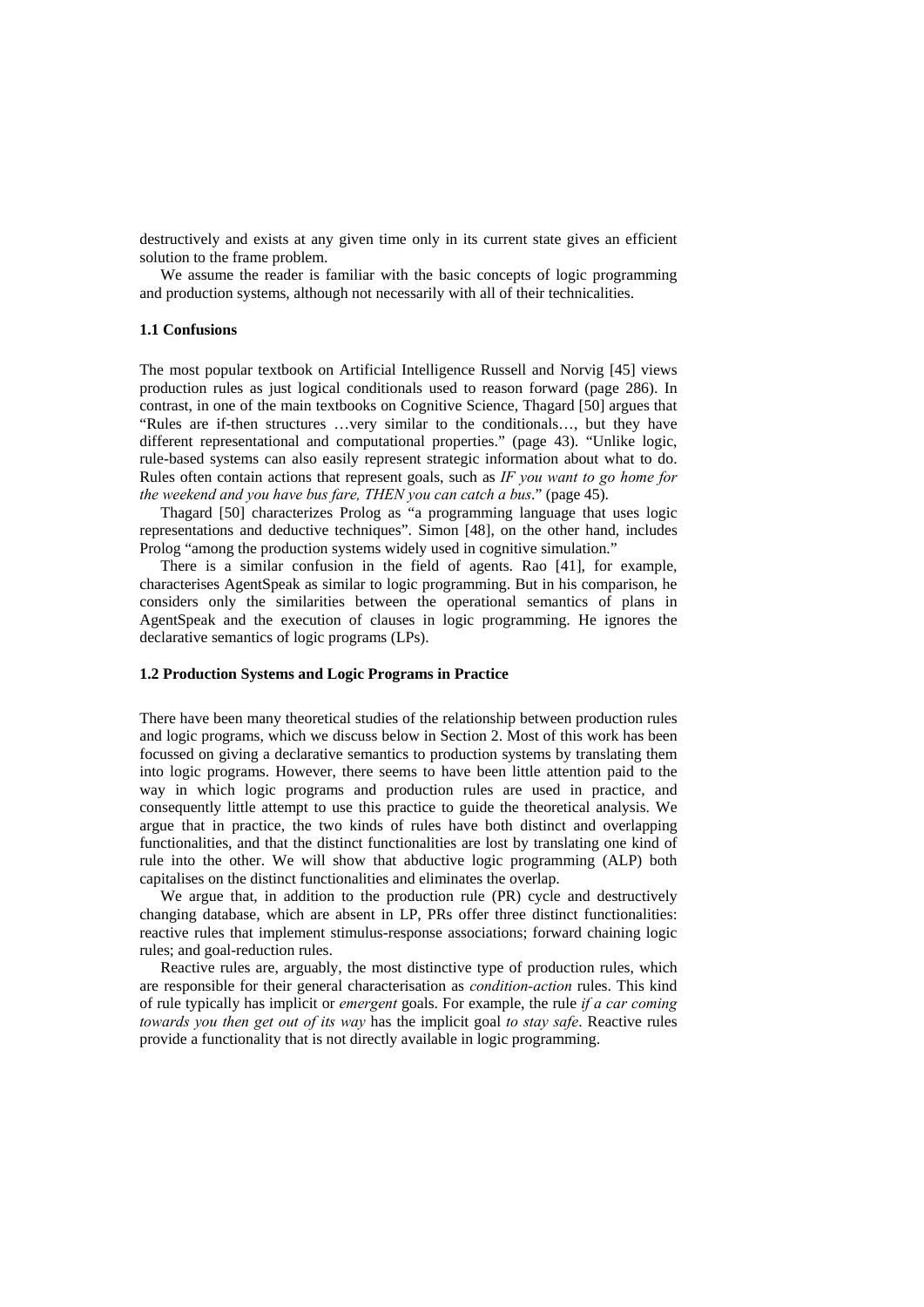The second kind of rule, for example *if X is a cat then X is an animal* uses forward chaining to implement forward reasoning with a logical conditional. It is probably this kind of rule that gives the impression that production rules are just conditionals used to reason forward.

It is the third kind of rule, exemplified by Thagard's example of the goal-reduction rule "*IF you want to go home for the weekend and you have bus fare, THEN you can catch a bus*.", that overlaps the most with logic programming. In logic programming, such strategic rules would be obtained by reasoning backward with the clause *you go home for the weekend if you have bus fare and you catch a bus*. The two best known cognitive models of human thinking, SOAR [34] and ACT-R [3], are based on production systems and focus on the use of production rules for goal-reduction.

Logic programming has its own confusions, mostly about whether clauses are to be understood declaratively or procedurally. The purely declarative interpretation of clauses, which is neutral about reasoning method, is probably the one that is most attractive to its admirers. It is well-suited for high-level program specifications and for certain applications where efficiency is not a major concern.

However, it is probably the procedural interpretation, in which clauses are used to obtain goal-reduction by backward reasoning, that is the main way in which logic programs are used in practice. This is also where there is the greatest overlap with production rules. Arguably, logic programs with backward reasoning are more suitable for this purpose than production rules with forward reasoning, because logic programs can also be interpreted declaratively. The declarative interpretation of logic programs makes it possible to give goal-reduction procedures the declarative semantics that is missing with production rules.

The confusion between the declarative and procedural uses of logic programs and how best to combine them is well-known even though it is not very well solved. However, there is another use of logic programs that has received less attention, and is perhaps even more confusing. It is the use of logic programs for forward reasoning. This use is not very common in practice, but is prevalent in theoretical investigations of logic programming. We will see that in ALP, clauses can be used to reason both backward and forward.

#### **1.3 Combining Production Systems and Logic Programs**

Broadly speaking, there are four motivations for combining PRs and LPs:

1. To eliminate the overlap between forward logic rules in PRs and forward/declarative clauses in LP. For example, one very simple combination of PRs and LPs is to use LPs to define ramifications of the working memory/database. Then existing PRs could simply query a deductive database rather than a relational database. This would hand over the forward reasoning logic rules from the PR to the LP component. Moreover, it would allow the decision about how to execute the ramifications to be taken by the implementation. The declarative semantics of ramifications would be compatible with executing them forward, backward, or any combination of the two.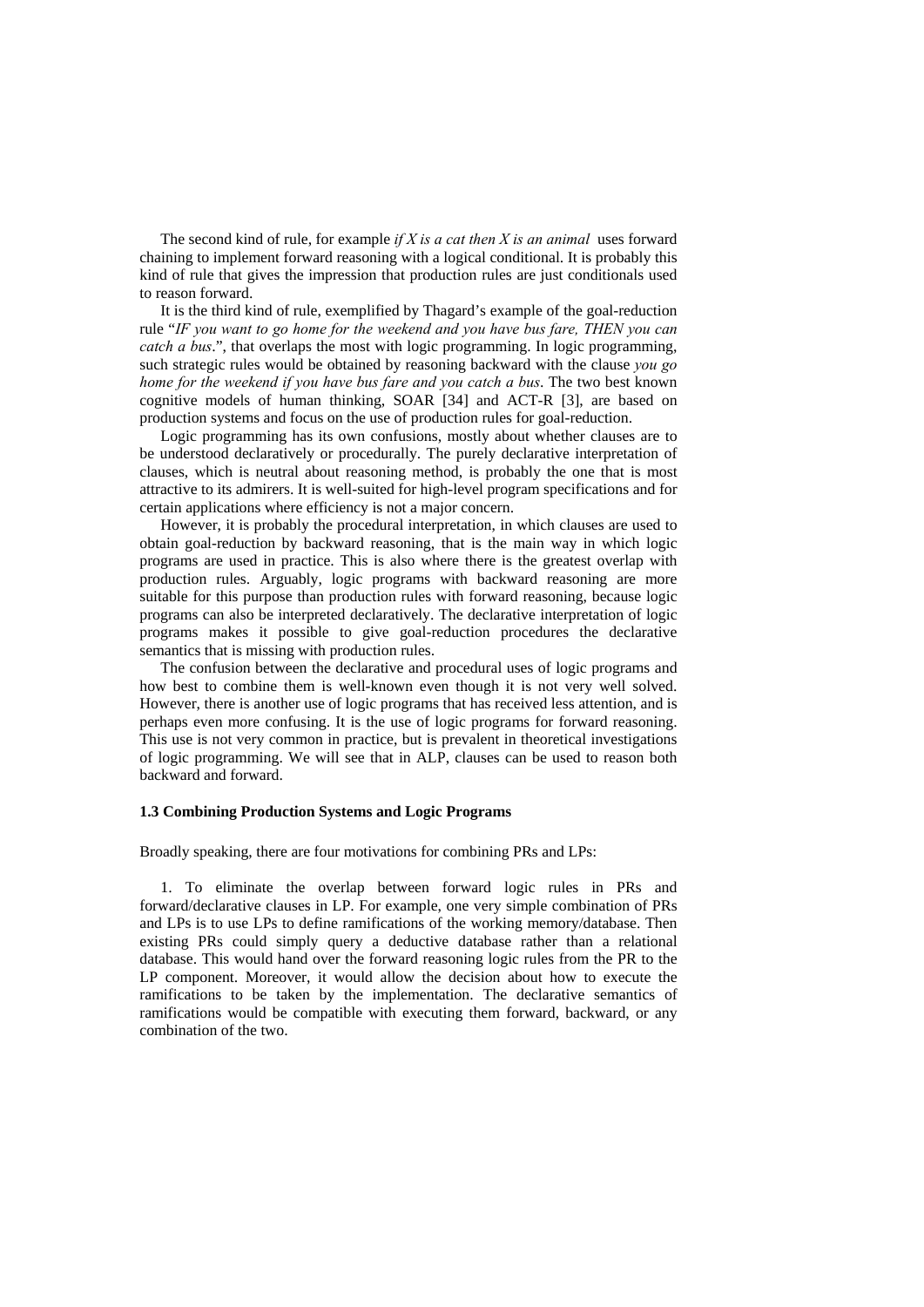2. To eliminate the overlap for goal-reduction, by using LPs for this purpose. Using LP for goal-reduction provides system support for managing goals as and-or trees, which is missing in production systems. Whereas most production systems just treat goals as ordinary facts in the working memory, SOAR and ACT-R manipulate them in goal stacks. Using LP for goal-reduction allows the declarative nature of LP clauses to be exploited, so they can be used either for goal-reduction or for forward reasoning, as the context requires.

3. To provide a declarative semantics for PRs and for the combination of LP and PRs. Declarative semantics provides an independent specification for implementations, as illustrated by the discussion above about the implementation of ramifications. Declarative semantics also clarifies the nature of PRs as a representation language. Without a declarative semantics, which establishes a relationship between syntactic expressions and semantic structures, of the kind provided by the model theory of logic, the term "representation" has no meaning.

Our proposal is to combine LP and PR in the same way that ALP combines LP and integrity constraints (ICs), and to use the model-theoretic semantics of ALP to give a model-theoretic semantics to the combination of LP and PR. We will show that integrity constraints in ALP, especially when embedded in ALP agents, generalise production rules to include *condition-goal* rules, where the *goal* is like the body of a plan in BDI agents.

4. To provide a cycle and destructive database of facts, missing in LP. Without a cycle, LP is both closed and passive – closed because logic programs cannot be updated by the environment, and passive because they cannot perform updates on the environment. Without a destructive database of facts, LP suffers from the inefficiencies of the frame problem.

## **2 Other approaches**

Typically PRs, as well as event-condition-action (ECA) rules and active integrity constraints are defined by means of an operational semantics based on state transitions. However several authors have studied the relationship between these various kinds of rules and LP, with the aim of providing the rules with a declarative LP-based semantics. In the majority of these approaches PRs, ECA rules or active integrity constraints are mapped into LP to provide them with LP-based semantics. To our knowledge, there has been no proposal that would accommodate both LP and PR (or ECA rules or active integrity constraints) side-by-side with an integrated semantics or proof procedure that would exploit the strengths of both paradigms.

Raschid [52] combines LPs and ICs, but focuses on only two functionalities of PRs, namely on their use as reactive rules and as forward logic rules. She represents rules that add facts as LPs, and rules that delete facts as ICs. She then transforms their combination into LP, and uses the fixed point semantics of LP to chain forward and thereby simulate the production system cycle.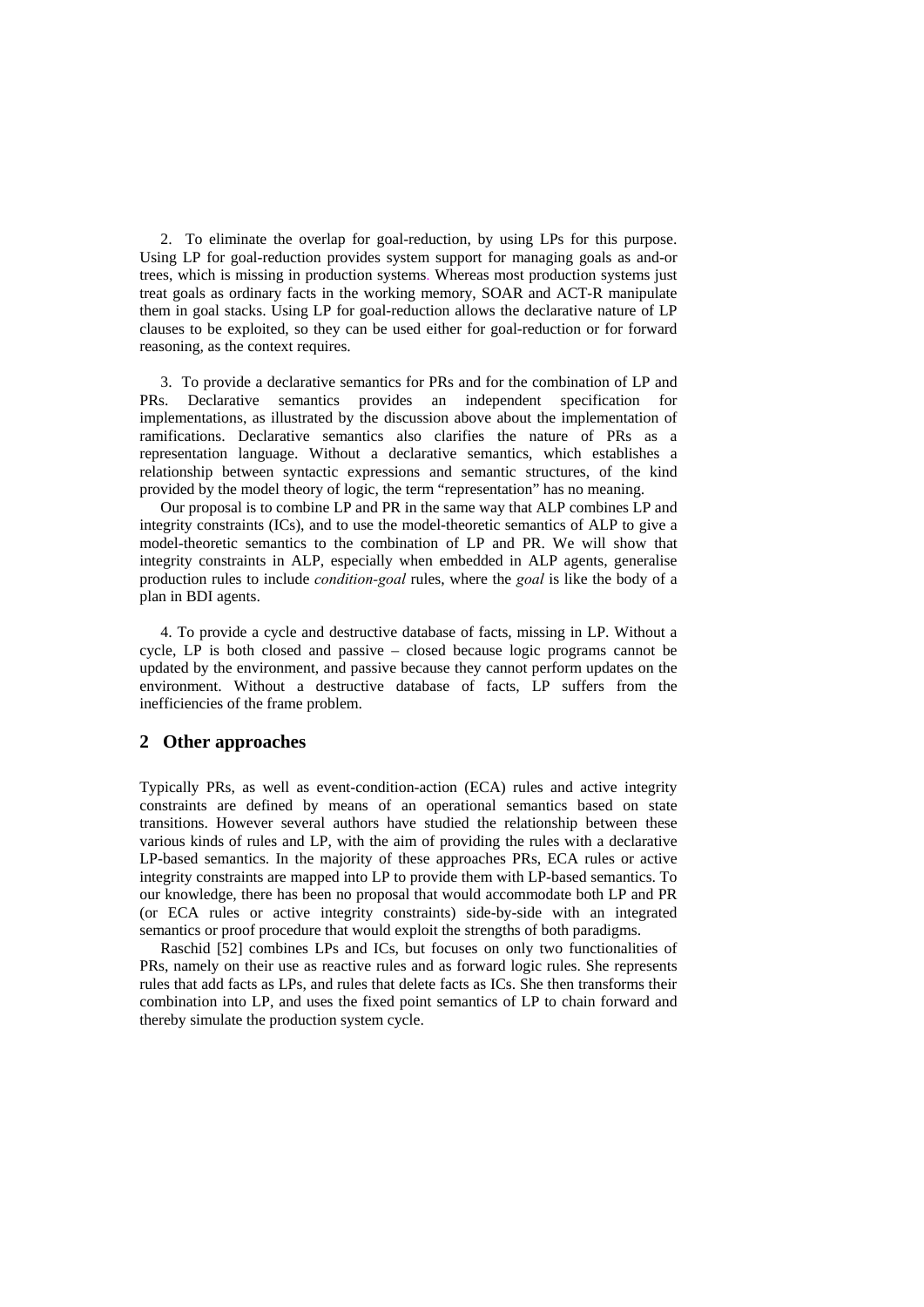Ceri and Widom [7] and Ceri *et al.* [6] implement ICs by PRs. Dung and Mancarella [14] use an argumentation theoretic framework to provide semantics for PRs with negation as failure.

Caroprese *et al.* [5] transform active integrity constraints into LPs. They characterise the set of "founded" repairs for the database as the stable model of the database augmented by the LP representation of the active integrity constraints. Fraternali and Tanca [17] also consider active databases but provide a logic-based *core* syntax for representing low-level, procedural features of active database rules. They provide procedural semantics for core rules and show how this can capture the procedural semantics of known active database systems.

Most other work regards the cycle and actions in condition-action rules and ECA rules declaratively as performing a change of state. Zaniolo [54], for example, uses a situation calculus-like representation with frame axioms, and reduces PRs and ECA rules to LPs. Statelog [53] also uses a situation-calculus-like representation for the succession of database states. Like Zaniolo, Statelog represents PRs and ECAs as LPs, and gives them LP-based semantics. Neither is concerned with the role of ICs or with the use of LPs and PRs for goal-reduction.

Fernandes *et al.* [16] also view ECAs in terms of change of state, but use the event calculus as the basis for an ECA language coupled with a deductive database. The event calculus is used to evaluate the condition part of the ECA rules and to provide a specification for the effects of executing the action part. The ECA language also allows the recognition of complex events from an event history.

ERA (Evolving Reactive Algebraic Programs), developed by Alferes *et al.* [1], extends the dynamic logic programming system EVOLP [2] by adding complex events and actions as well as external actions. ERA combines ECA and LP rules, and the firing of the ECA rules can generate actions that add or delete ECA or LP rules, as well as external actions. In the operational semantics the ECA and LP rules maintain their distinct characteristics, but in the declarative semantics the ECA rules are translated to LP. The declarative semantics is based on a variant of stable models developed for EVOLP.

#### **3 The selection task**

Psychological evidence from the selection task suggests that people reason differently with two kinds of conditionals. One school of thought is that the difference depends, at least in part, on whether conditionals are interpreted descriptively or deontically. We will argue that descriptive conditionals are like logic programs, and deontic conditionals are like integrity constraints in abductive logic programming.

 In Wason's original selection task, there are four cards, with letters on one side and numbers on the other. The cards are lying on a table with only one side of each card showing: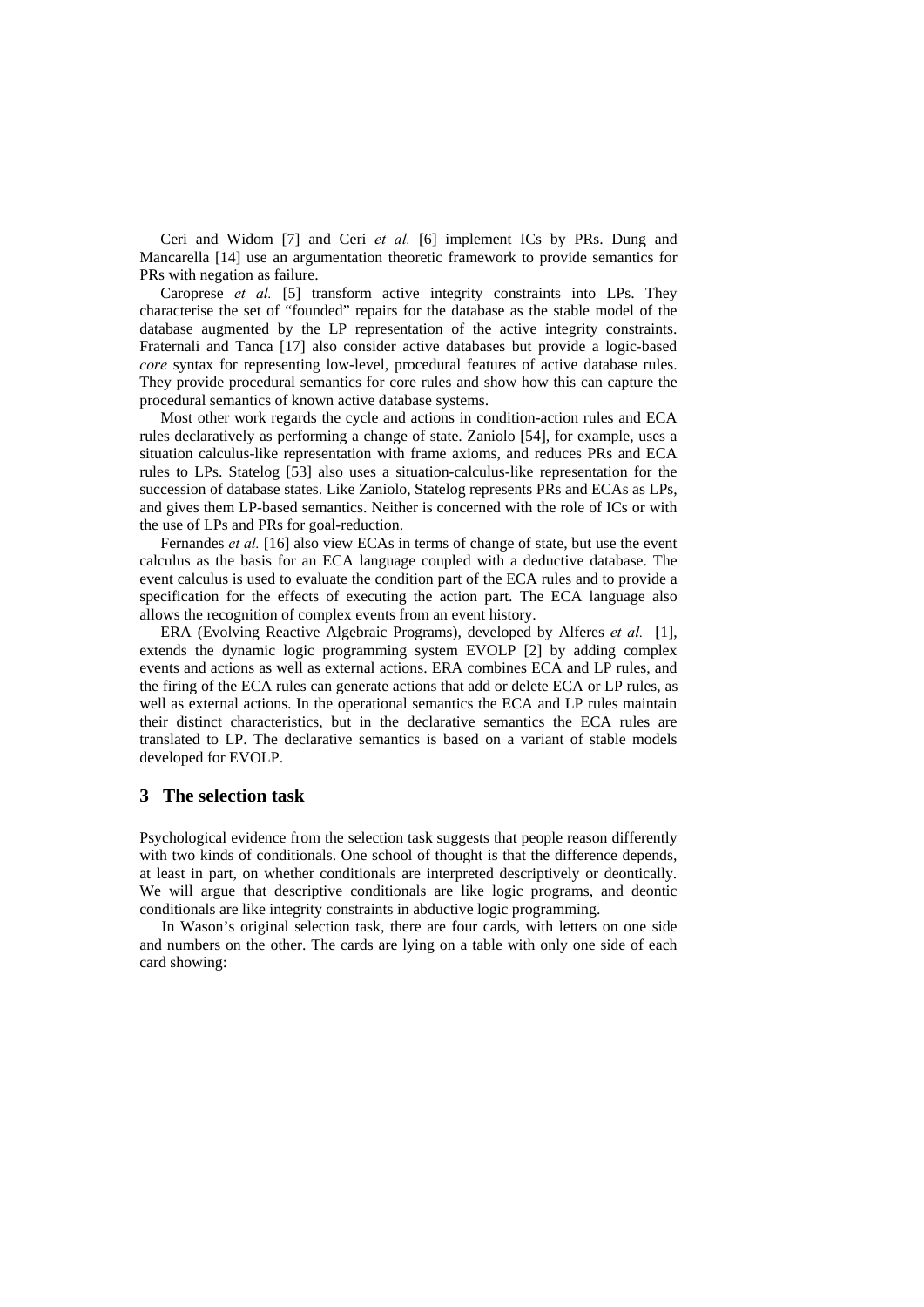

The task is to select those and only those cards that need to be turned over, to determine whether the following conditional is true:

> *If there is a D on one side, then there is a 3 on the other side.*

Variations of this experiment have been performed numerous times. The surprising result is that only about 10% of the subjects give the correct answer according to the norms of classical logic.

Almost everyone recognizes, correctly, that the card showing D needs to be turned over, to make sure there is a 3 on the other side. Most people also recognize, correctly, that the card showing F does not need to be turned over. But many subjects also think, incorrectly, that it is necessary to turn over the card showing 3, to make sure there is a D on the other side. This is logically incorrect, because the implication does not claim that *conversely*:

> *If there is a 3 on one side, then there is a D on the other side.*

Only a few subjects realise that it is necessary to turn over the card showing 7, to make sure that  $D$  is not on the other side. It is necessary to turn over the  $7$ , because the original implication is logically equivalent to its *contrapositive*:

> If the number on one side is not 3 (e.g. 7), then the letter on the other side is not D.

It has been shown that people perform far better, according to the norms of classical logic, when the selection task experiment is conducted with certain other formulations of the problem that are formally equivalent to the card version of the task. The classic experiment of this kind considers the situation in which people are drinking in a bar, and the subject is asked to check whether the following conditional holds:

*If a person is drinking alcohol in a bar, then the person is at least eighteen years old.* 

Again the subject is presented with four cases to consider, but this time instead of four cards there are four people. We can see what two people are drinking, but cannot see how old they are; and we can see how old two people are, but not what they are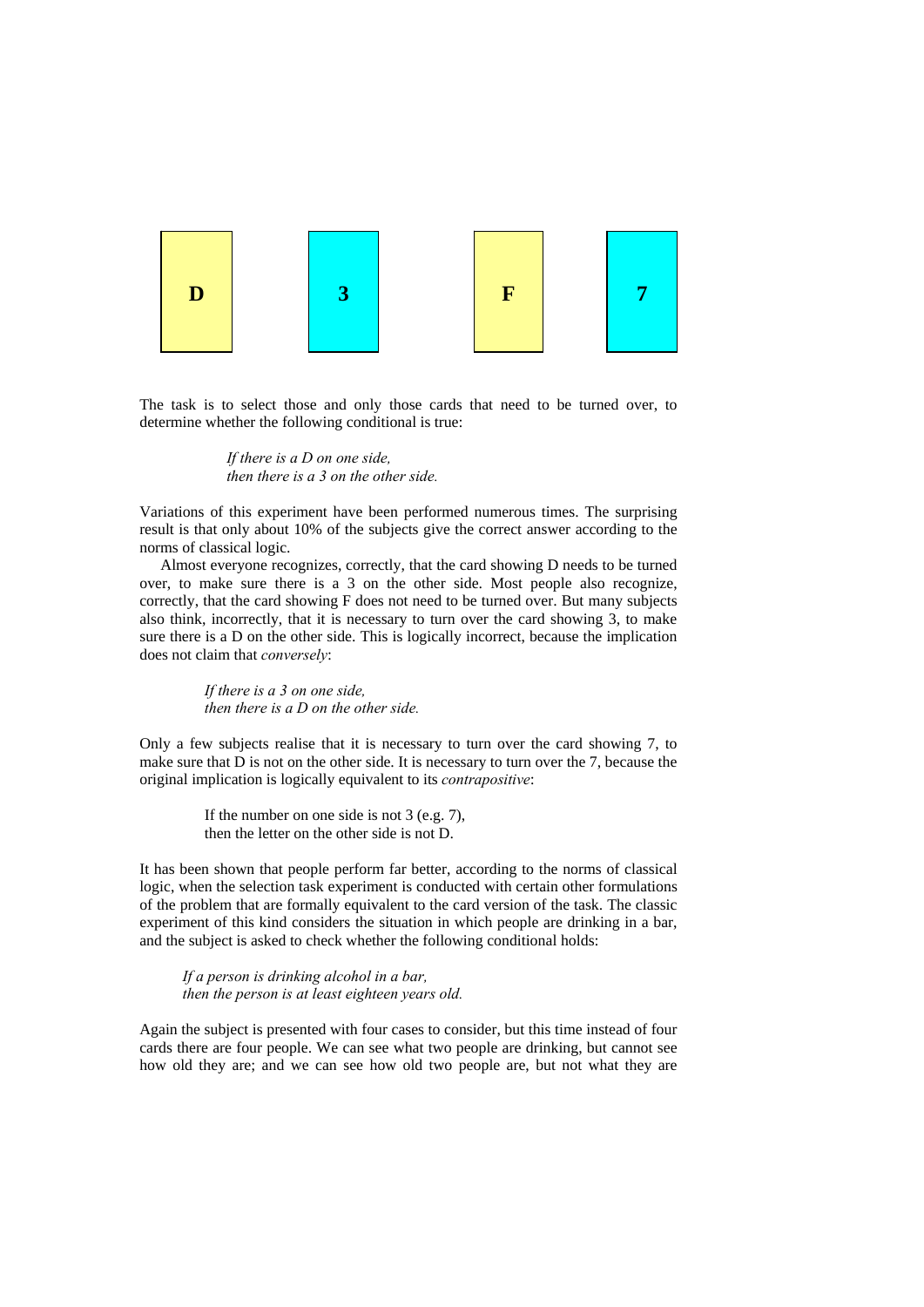drinking. In contrast with the card version of the selection task, most people solve the bar version correctly. They realise that it is necessary to check the person drinking alcohol to make sure that he is at least eighteen years old, and to check the person under eighteen to make sure that she is not drinking alcohol. They also realise that it is not necessary to check the person who is eighteen years old or older, nor the person who is drinking a non-alcoholic beverage.

Cognitive psychologists have proposed a bewildering number of theories to explain why people are so much better at solving such versions of the selection task compared with the original card version. One of the most influential of these is the theory put forward by Cheng and Holyoak [8] that people tend to reason in accordance with classical logic when conditionals involve *deontic* notions concerned with permission, obligation and prohibition. However, except for [49] and [25], there has been little attempt to explain why people reason as they do with descriptive variants of the selection task, such as the card version.

 Stenning and van Lambalgen [49] propose that understanding and solving the selection task is a two stage process: interpreting the conditional and then reasoning with the interpretation. They argue that people interpret conditionals of the kind involved in the card version of the task as logic programs. Interpreted as a logic programming clause, a conditional is understood, according to the *completion semantics*, as the if-half of a definition in if-and-only-if form [9]. The completion semantics entails the converse of conditionals in the selection task and inhibits the application of reasoning with contrapositives. This is exactly the kind of reasoning most people display in the card version of the selection task.

Stenning and vanLambalgen also argue that it is natural to interpret conditionals of the kind involved in the bar version of the task in deontic logic. However, Kowalski [25] has argued that the deontic interpretation can be obtained more simply by interpreting conditionals as integrity constraints.

It is curious that, although production systems, such as SOAR and ACT-R, are widely used in cognitive psychology as a model of human thinking, it seems that conditionals in the form of condition-action rules have not been studied in relation to the selection task.

### **4 Intelligent agents**

The psychological evidence that people reason differently with descriptive and deontic conditionals is mirrored by the notion that the mental state of an intelligent agent is best understood as having separate goals and beliefs. An agent's beliefs represent the way things are, and its goals represent the way the agent would like them to be. Thus beliefs have a descriptive character, whereas goals have a prescriptive or deontic character. The BDI (Belief, Desire, Intention) [4] model of agents adds to beliefs and desires (or goals) the notion of intention, which is an agent's plan of actions for achieving its goals. Intentions are derived from goals using beliefs to reduce goals to subgoals.

Arguably, the most influential of the BDI agent models is that of Rao and Georgeff [42] and its successors dMARS [13] and AgentSpeak [41]. The abstract agent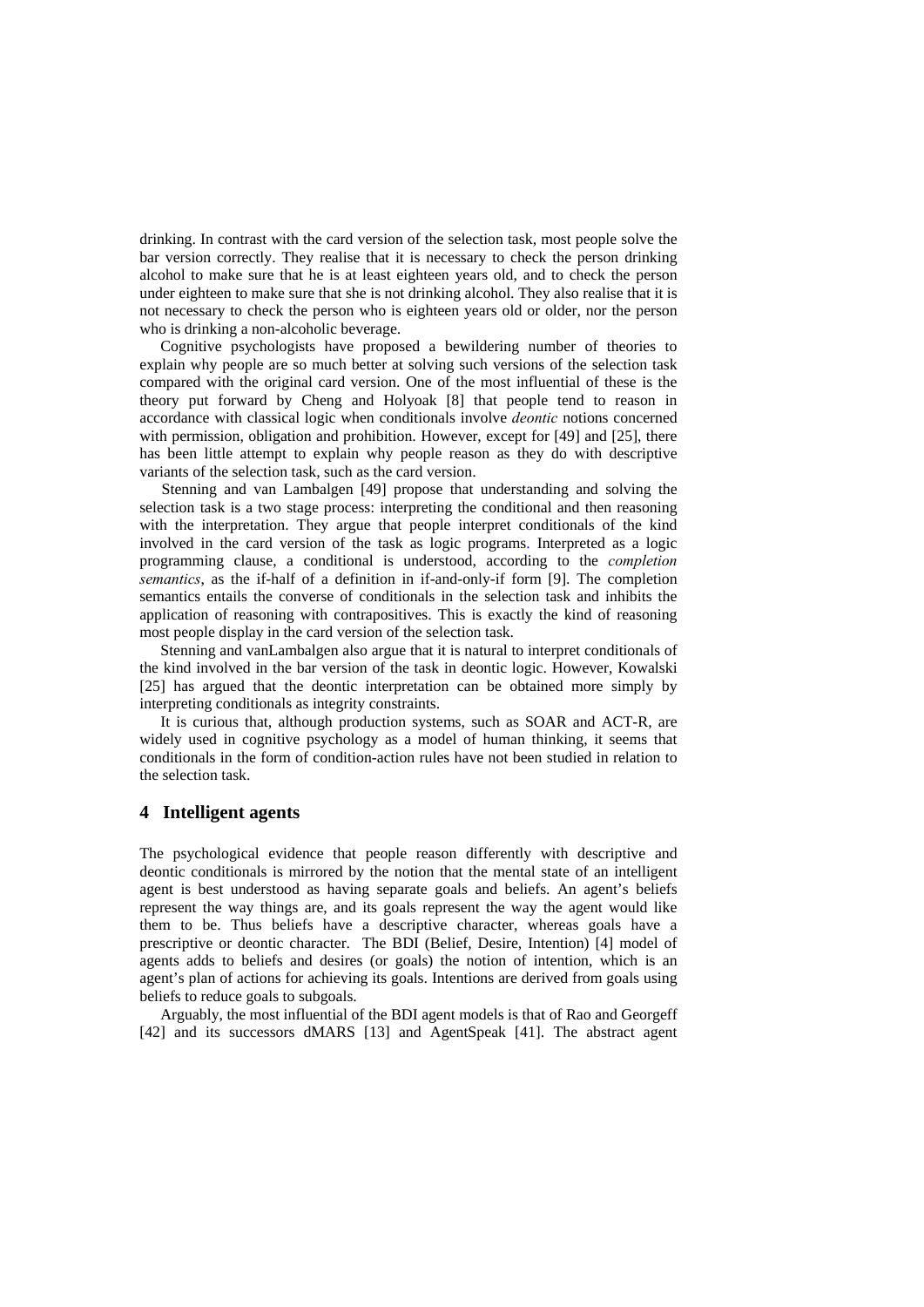intermediate language AIL of Dennis et al. [12] is an abstraction of these languages, based mainly on AgentSpeak and its successors.

The earliest BDI agent systems were specified in multi-modal logics, with separate modal operators for goals, beliefs and intentions. However, their procedural implementations bore little resemblance to their logical specifications. AgentSpeak abandoned the attempt to relate the modal logic specifications with their procedural implementations, observing instead that "…one can view agent programs as multithreaded interruptible logic programming clauses". This abandonment of modal logic specifications is inherited by AgentSpeak's successors and their abstraction AIL.

However, this view of AgentSpeak in logic programming terms applies only to the procedural interpretation of clauses. In fact, programs in AgentSpeak are better viewed as a generalisation of production rules than as variant of logic programming. AgentSpeak programs, also called plans, have the form:

#### *Event E: conditions*  $C \leftarrow$  *goals G and actions A.*

AgentSpeak plans manipulate a "declarative" database, like the working memory in production systems. The database contains both *belief literals* (atoms and negations of atoms) and *goal atoms*. The belief literals represent the current state of the environment and are added and deleted destructively, simulating the execution of atomic actions. Goal atoms are added when they are generated as sub-goals, and deleted when they are solved.

The event *E* in the head of a plan can be the addition or deletion of a belief or of a goal. Plans are embedded in a cycle similar to the production system cycle, and are executed in the direction in which they are written. With the arrow written backwards, the execution of plans can be viewed as backward chaining. However, if the arrow is reversed, their execution can be viewed as forward chaining. No matter how their execution is viewed, plans have only an operational semantics.

The following are examples of possible AgentSpeak plans:

- *+ there is a fire: true*  $\Leftarrow$  *+there is an emergency.*
- $+$ ?there is an emergency: true  $\Leftarrow$  ? there is a fire.
- $+$ *! there is an emergency: true*  $\leftarrow$  *! there is a fire.*

Observations and actions do not have associated times, and the database provides only a snapshot of the current state of the world. To compensate for this lack of a temporal representation, the prefixes *+,-, !,* and *?* are used to stand for *add, delete, achieve,* and *test*, respectively.

Notice that the first plan behaves like a logical conditional used to reason forwards, but in the opposite direction of the arrow, to conclude there is an emergency if it is observed that there is a fire. The other two plans are goal-reduction rules, one for testing whether there is an emergency and the other for creating an emergency.

In general, in the case where a plan has the form:

*Goal E: conditions*  $C \leftarrow$  *goals G and actions A*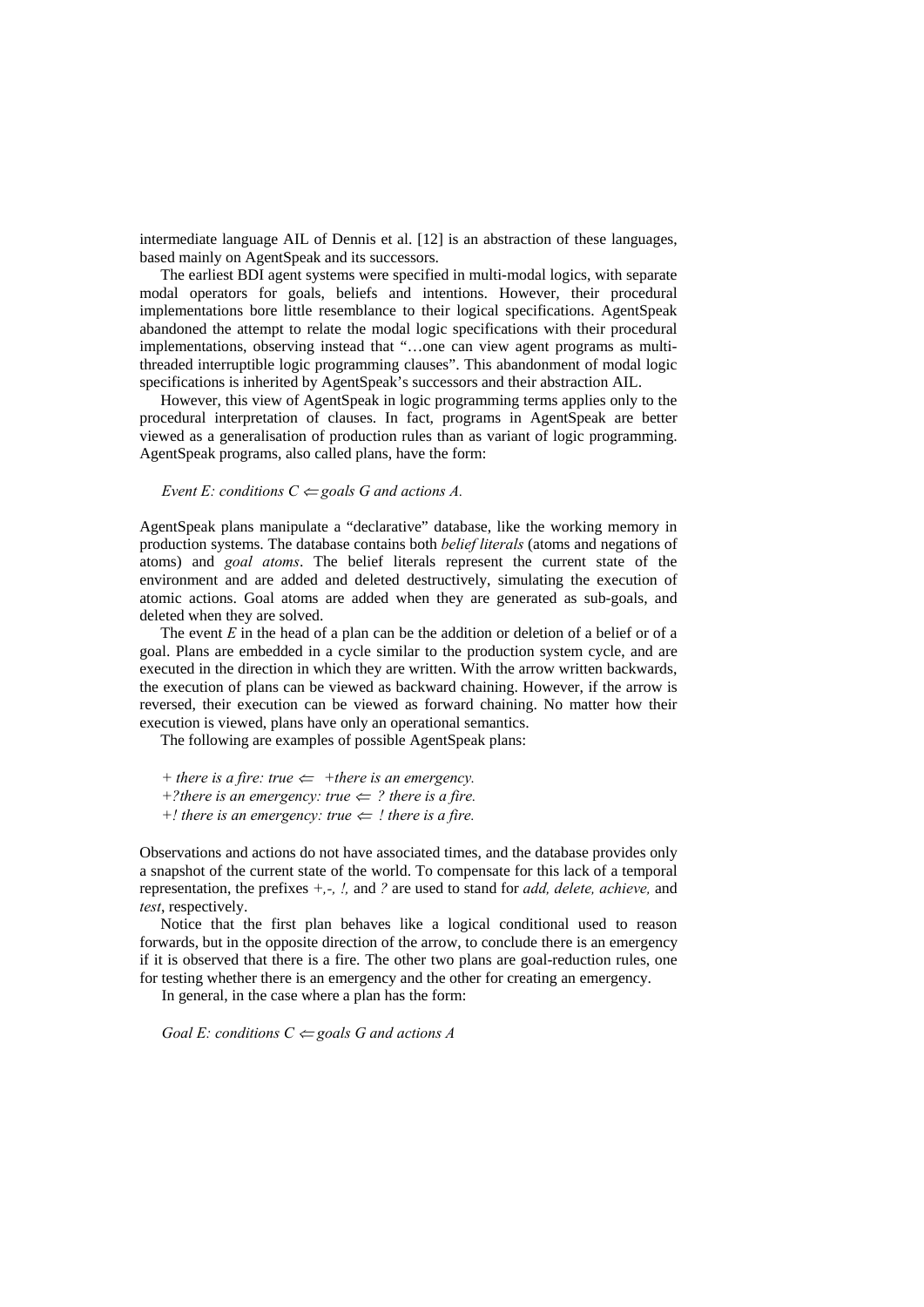and the triggering event  $E$  is the addition of a goal, the plan can be reformulated as a logic programming clause:

#### *E' if C' and G' and A'and temporal constraints*

where the prefixed predicates of AgentSpeak are replaced by predicates with explicit associated times. The corresponding clause subsumes the behaviour of the plan, but also has a declarative reading.

In the simple example of the three plans above, the corresponding clause is:

#### *there is an emergency at time T if there is a fire at time T.*

Represented in this way, the clause can be viewed as defining a ramification, which views fires more abstractly as emergencies.

Thus, although BDI agent models were inspired by the modal logic representation of goals and beliefs, this inspiration has largely been lost in recent years. Most agent systems today represent goals as facts, mixed with belief facts in database or represented in a separate stack, as in ACT-R and SOAR. Belief facts and goal facts are manipulated uniformly by procedures, often called plans, which generalise production rules.

The only kind of goal that can easily be represented as a fact in a database or in a goal stack, in this way, is an *achievement goal*, which is a one-off problem to be solved, including the problem of achieving some desired future state of the world. The higher-level notion of *maintenance goal*, which persists over all states of the world, is lost in the process.

In ALP agents, as we will see below, maintenance goals are integrity constraints, which have the form of universally quantified conditionals with existentially quantified conclusions. Thus maintenance goals are higher-level than achievement goals in ALP, because an achievement goal is derived as an instance of the conclusion of a maintenance goal, whenever an instance of the conditions of the maintenance goal are satisfied. For example, given the maintenance goal:

 *For all times T1 If there is an emergency at time*  $T_1$  *then there exists a time*  $T_2$  *such that I get help at time*  $T_2$  *and*  $T_1 < T_2$ 

and an emergency at some specific time  $t<sub>l</sub>$ , forward reasoning in ALP would derive the achievement goal of getting help at some later time. The later time could be bounded by an additional conjunct in the conclusion, or it could be left to the decision-making component of the agent cycle to take into account how urgently the achievement goal needs to be accomplished.

In AgentSpeak and its successors, maintenance goals and goal-reduction rules are just different kinds of plans. Our aim is to restore the high level distinction between goals and beliefs, to recognise the importance of maintenance goals in particular, to combine the distinctive forms of reasoning appropriate to the distinction between goals and beliefs, and to give their combination a logical, model-theoretic semantics. For this purpose we interpret beliefs as logic programs, goals as integrity constraints,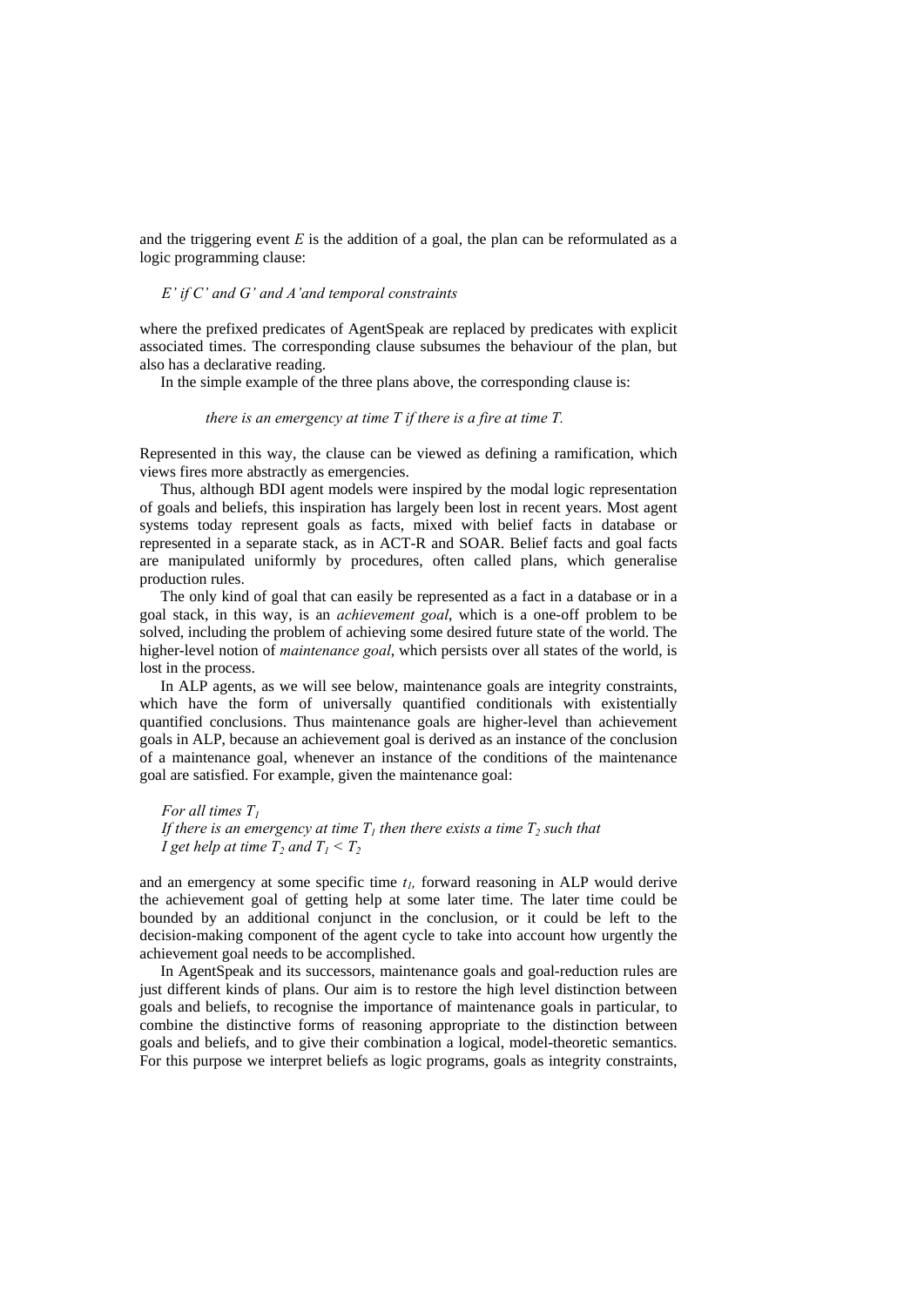and combine goals and beliefs in the way that logic programs and integrity constraints are combined in abductive logic programming.

## **5 Deductive databases**

The combination of logic programs and integrity constraints in ALP evolved from their relationship in deductive databases. The semantics of integrity constraints and the development of proof procedures for constraint satisfaction were active research areas in deductive databases in the 1980s.

 The distinction between a database and its integrity constraints is intuitively clear in database systems, where integrity constraints have the same semantics as database queries. But, whereas *ad hoc* queries are concerned with properties that hold in a given state of the database, integrity constraints are persistent queries that are intended to hold in all states of the database. *Ad hoc* queries can be viewed as achievement goals, and integrity constraints can be viewed as maintenance goals and include prohibitions as a special case. The database itself can be thought of as a set of beliefs. Thus conventional database systems can be viewed as passive agents, which are open to updates from the environment, but are unable to perform actions themselves.

In relational databases, there is a clear distinction between the syntax of beliefs in the database and the syntax of goals. Beliefs are simple, ground, atomic sentences. Goals, both ad hoc queries and persistent integrity constraints, are sentences of firstorder logic. However, the syntactic distinction is less clear in deductive databases, where the database consists of both ground facts and more general logic programs (also called deduction rules). The distinction is complicated by the fact that it is often natural to express both deduction rules and integrity constraints in a similar conditional form. Informal criteria for distinguishing between deduction rules and integrity constraints were proposed by Nicolas and Gallaire [37]. Consider, for example, the two conditionals:

*The bus leaves at time X:00 if X is an integer and*  $9 \le X \le 18$ *.* 

 *If the bus leaves at time X:00, then for some integer Y, the bus arrives at its destination at time X:Y and*  $20 \le Y \le 30$ 

The first conditional defines bus departure times constructively and therefore can function as a general rule in a deductive database. However, the second conditional has an existential quantifier in the conclusion, which means that it cannot be used to define data, but can only be used to constrain data, as an integrity constraint. In a passive database, the integrity constraint can be used to check updates to the database. But in an agent, the integrity constraint can be used as a maintenance goal, to generate achievement goals, which can then be reduced to plans of action. Thus an agent can be thought of as an active database, and its maintenance goals can be regarded as active database rules.

Several competing views of the semantics of integrity constraints were intensively investigated in the 1980s. The two main views, to begin with, were the consistency view and the theorem-hood view, both of which were defined relative to the completion of the database. In the *consistency view*, an integrity constraint is satisfied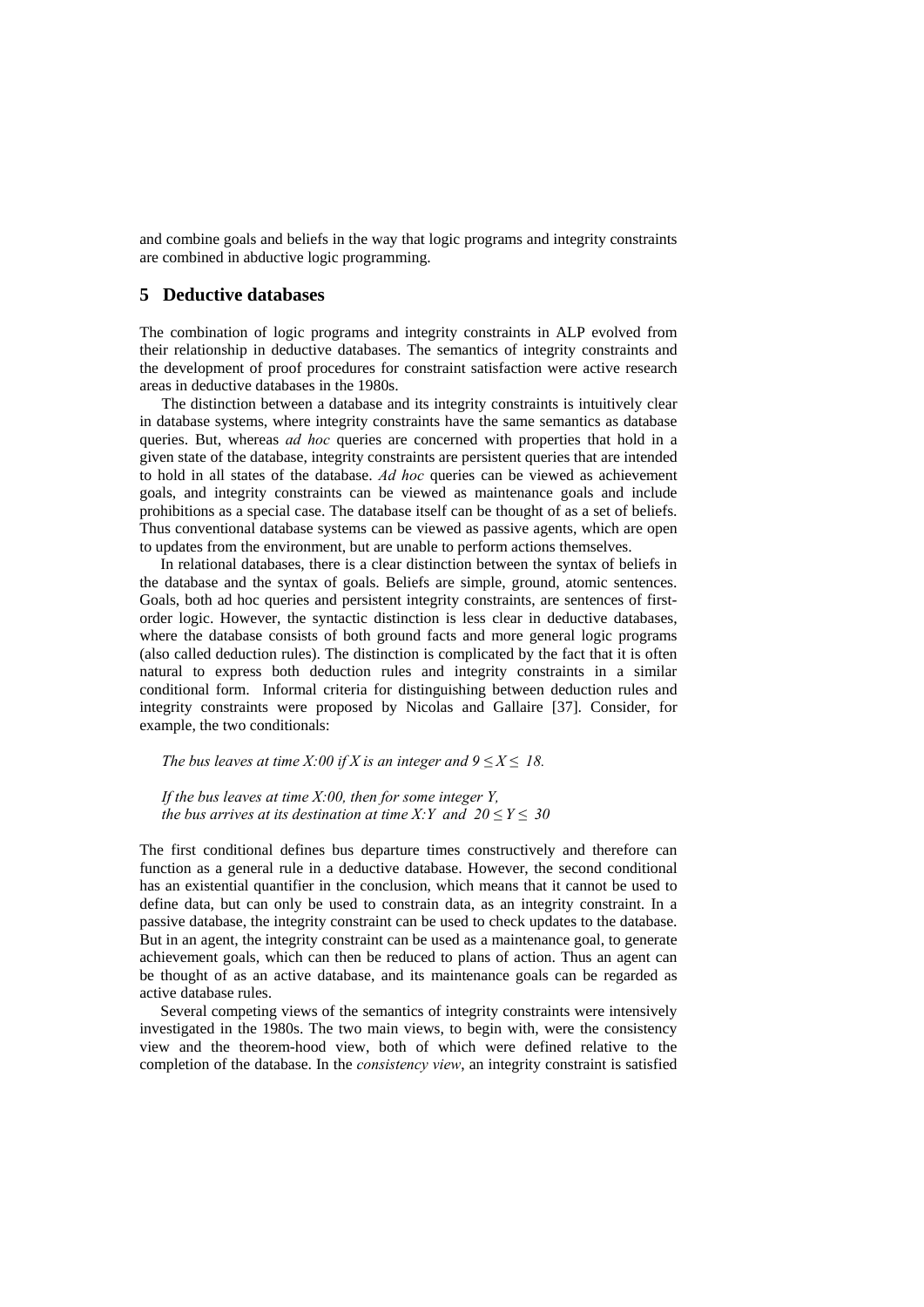if it is consistent with the completion of the database. In the *theorem-hood view*, it is satisfied if it is a theorem, logically entailed by the completion.

Reiter [44] proposed an *epistemic view* of integrity constraints, according to which integrity constraints are statements about what the database knows. For example, the integrity constraint:

*If X is an employee then for some integer Y X has social security number Y* 

would be interpreted as:

*If the database knows that X is an employee then for some integer Y the database knows that X has social security number Y* 

However, Reiter [44] also showed that all three views are equivalent in many cases for databases augmented with the *closed world assumption* [43] which is the set of all the negations of atomic sentences that are not entailed by the database. For relational databases, the three views are also equivalent to the standard view in relational databases that a database satisfies an integrity constraint if it is *true* in the database regarded as a Herband model.

More generally, the four views of integrity satisfaction (consistency, theoremhood, epistemic and truth-theoretic) coincide for any database whose closure has a single model, In the case of Horn clause databases, the four views are equivalent to the view that an integrity constraint is satisfied if (and only if) it is true in the unique minimal model of the set of Horn clauses.

However, whether or not the different views of integrity satisfaction are equivalent for a given database, it is generally accepted that queries and integrity constraints have the same semantics. Therefore, the most obvious way to check integrity satisfaction is to treat each integrity constraint as a query, using the same procedure for integrity checking as for query evaluation. The problem with this approach, is that in a dynamic setting, where the current database state is largely identical to the previous state, much of the work involved in processing the constraints in a new state duplicates the work performed in the previous state.

 To alleviate this problem, the vast majority of integrity checking procedures developed in the 1980s incrementally checked the integrity of a new state of the database, assuming that the integrity constraints already hold in the previous state. As a consequence any new violation of integrity must be due to the update itself, and integrity checking can be focused on the update and its consequences. This focus can be achieved by using resolution to perform forward reasoning.

The combination of a sequence of updates to a database and forward reasoning triggered by updates can be viewed in terms that resemble the production system cycle. Early work on such an approach for integrity checking in deductive databases includes the integrity checking procedure of Sadri and Kowalski [46, 47, 30]. In this approach integrity constraints are formalised as denials (clauses with conclusion *false*), for example:

*If X is an employee and not X has a social security number then false*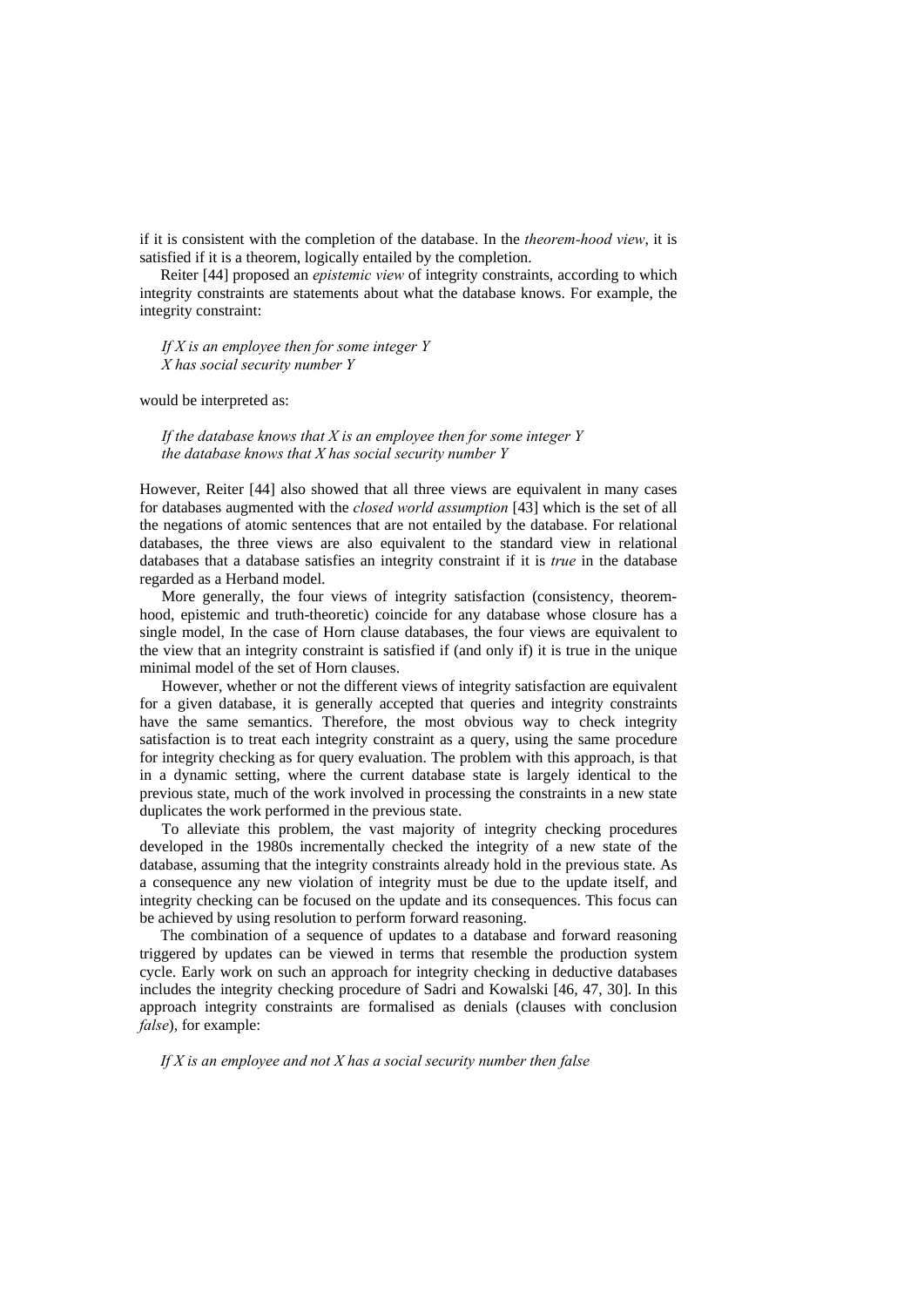Transactions are sets of literals, in which the positive atoms represent requested additions, and the negated atoms represent requested deletions. In the simple case where all the requested updates are additions:

 If an update matches one of the conditions of a clause or integrity constraint, forward reasoning (via resolution) is performed to generate the resolvent. SLDNF is used to try to verify the remaining conditions of the resolvent. If the conditions are verified, then the instantiated conclusion is added as a new update. If the new update is *false*, the procedure terminates, and integrity has been violated. Otherwise, the procedure is repeated, and the new update is treated as an (implicit) update in the same transaction. If the procedure terminates without generating false then the transaction satisfies the integrity constraints.

If any of the updates is a deletion, a similar procedure is applied with an extended resolution step that allows resolution with negative literals. Here is an example without deletions:

| ICs:      |            | If $P$ and not $R$ then false | If S and $Q$ then false |  |
|-----------|------------|-------------------------------|-------------------------|--|
| Database: | $S$ if $M$ | $Q$ if $T$                    | $R$ if $T$              |  |
| Updates:  | $\{P, T\}$ |                               |                         |  |

Forward reasoning from the two updates produces two resolvents:

 *if not R then false if S then false.* 

Forward reasoning from the update *P* produces the first resolvent*,* using the first IC. Forward reasoning from the update *T* produces the second resolvent, using the second database clause to derive *Q* and then using the second IC.

The SLDNF evaluation of the two conditions *not R* and *S* terminates unsuccessfully, and therefore the integrity checking procedure terminates successfully.

In the Sadri Kowalski (SK) integrity checking procedure sketched above, ICs are represented as denials, which conceptually represent prohibitions. However, the procedure can be modified easily to deal with ICs in conditional form. Integrity checking with ICs in conditional form highlights their relationship with production rules, and was introduced in the IFF proof procedure for ALP.

## **6 Abductive Logic Programming**

Deductive databases and the closely related Datalog were sidelined in the late 1980s with the arrival of object-oriented and active databases. As we have seen in section 2, some of the attention of the Datalog community turned to the problem of providing a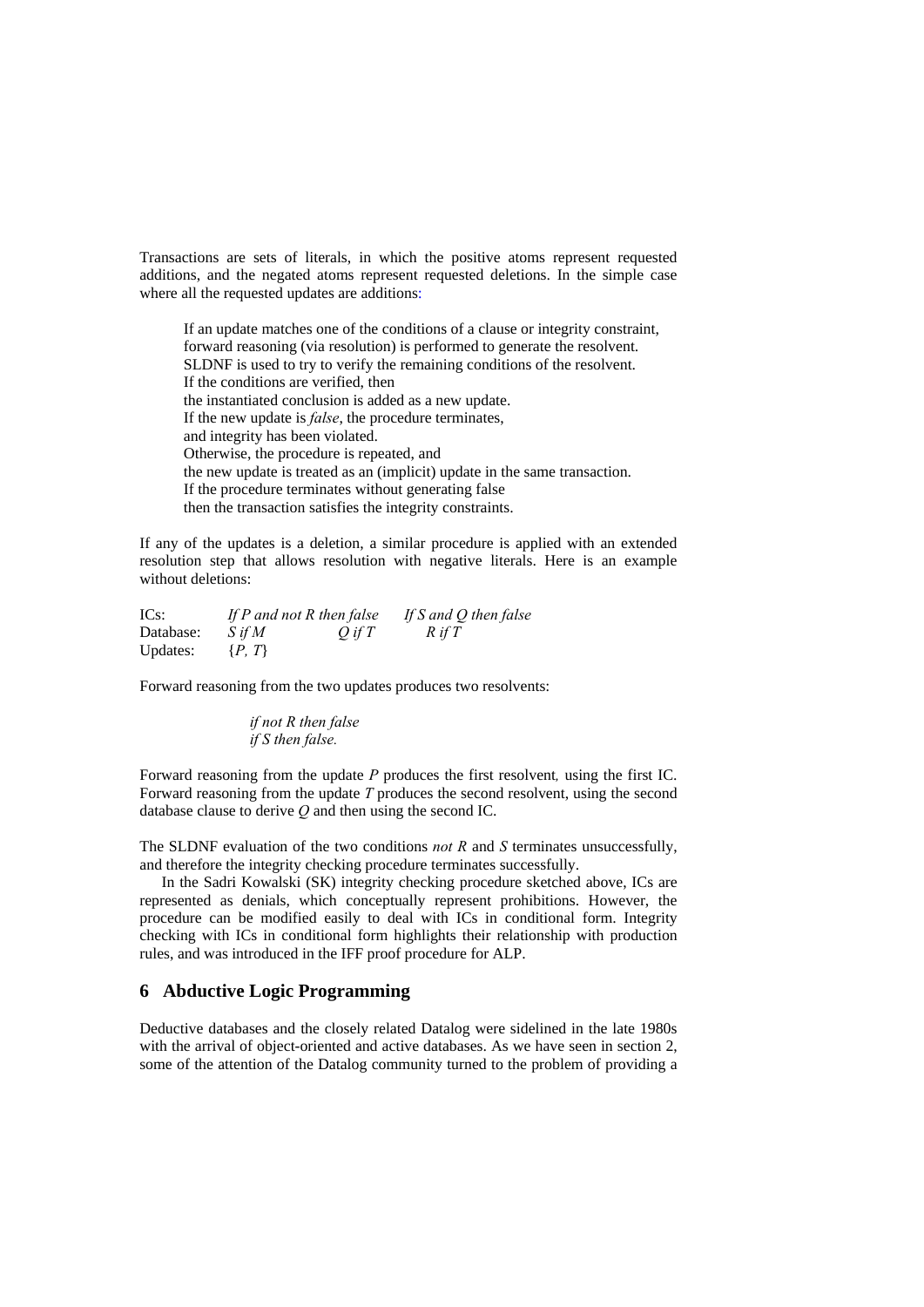declarative semantics for active database rules. In the meanwhile, some of the work on integrity checking in deductive databases contributed to the development of abductive logic programming (ALP) [19].

ALP can be viewed as a variant of deductive databases in which integrity constraints are used actively to generate new facts that are candidates for addition to the database. However, ALP is normally viewed as an extension of logic programming, combining *closed predicates* that are defined in the conclusions of clauses with *abducible* (or *open*) *predicates* that occur in the conditions, but not in the conclusions of clauses. Abducible predicates are like extensional predicates in deductive databases, and closed predicates are like intensional predicates.

The classical application of abduction is to generate hypotheses, which are atomic sentences in the abducible predicates, to explain observations. The best known example of this is the use of abduction to explain the observation that *the grass is wet*, using the clauses:

*the grass is wet if it rained. the grass is wet if the sprinkler was on.* 

Abduction generates the two alternative hypotheses, *it rained* and *the sprinkler was on.* Assuming that the state of the environment is stored in a database, the hypotheses are alternative candidates for adding to the database. We will argue in the next section that deciding which of the alternatives to add is like conflict resolution in production systems.

ALP extends classical abduction in two ways: First, it not only generates abductive hypotheses to explain observations, but also it generates hypothetical actions to achieve goals; and second it constrains hypothetical explanations so that they do not violate integrity constraints.

Suppose that, in addition to the two clauses in the example above, we have:

Fact: *the sun was shining.* Integrity constraint: *not (it rained and the sun was shining)* or equivalently: *if it rained and the sun was shining then false.*

Then the hypothesis *it rained* violates the integrity constraint, leaving the alternative hypothesis *the sprinkler was on* as the only acceptable explanation of the observation that *the grass is wet.* 

In general, given a logic program *LP*, integrity constraints *IC* and a problem *G*, which is either an achievement goal or an observation to be explained, a set *Δ* of atomic sentences in the abducible predicates is an *abductive explanation* or a *solution* of *G* if and only if both *IC* and *G* hold with respect to the extended logic program  $LP \cup \Delta$ .

This characterisation of ALP is compatible with different semantics specifying what it means for a goal or integrity constraint to hold with respect to a logic program. It is also compatible with different proof procedures.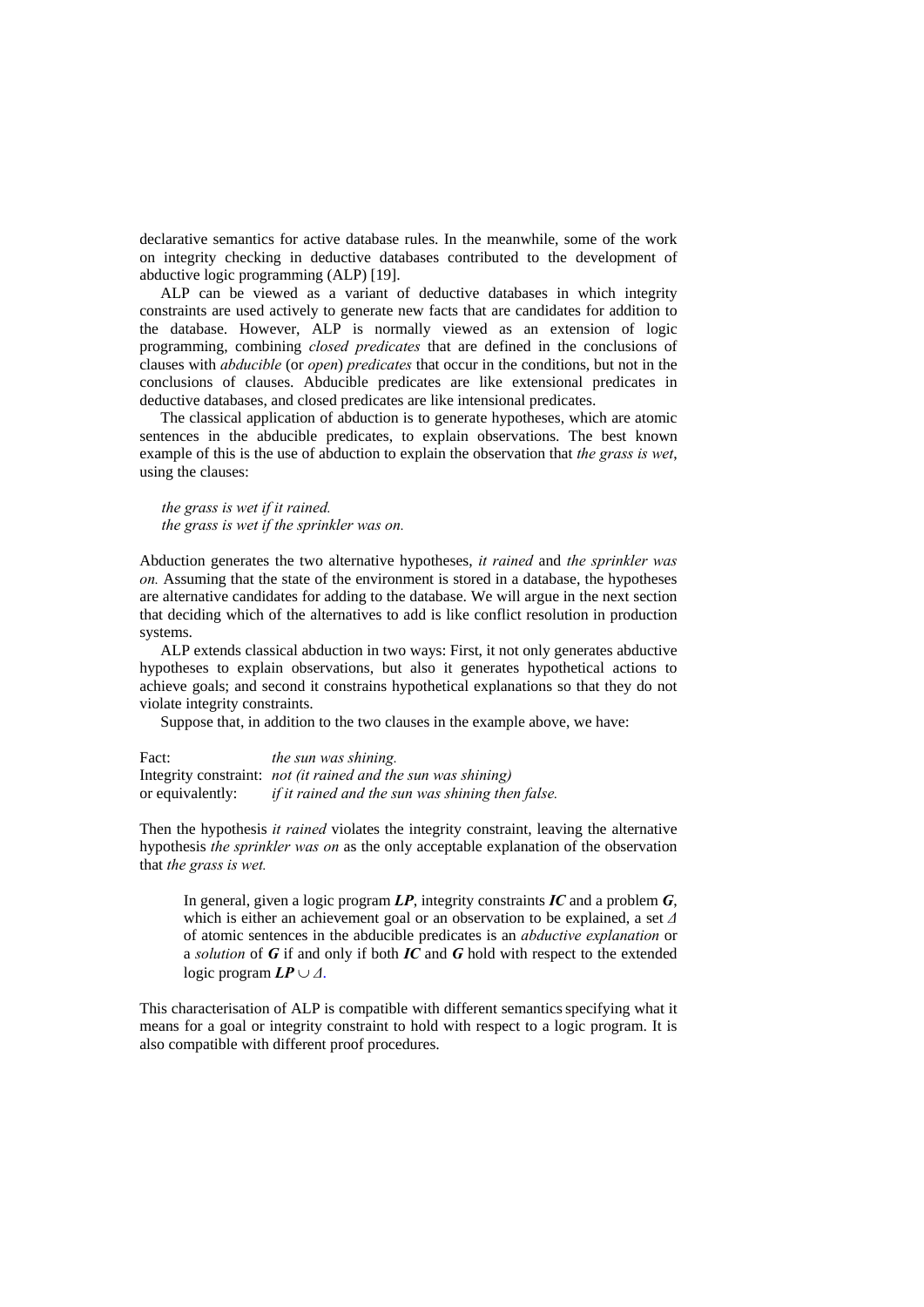The most straight-forward proof procedures for ALP [15, 11, 20] are simple extensions of SLD or SLDNF in which the integrity constraints *IC* are represented as denials. The constraints *IC* and problem *G* are conjoined together and transformed into the form of a normal logic programming goal clause. The set *Δ* is constructed incrementally, adding new hypotheses to *Δ* to solve sub-goals in the abducible predicates that would otherwise fail. The incremental construction of *Δ* is interleaved with checking that the new hypotheses added to *Δ* satisfy the integrity constraints. Checking the integrity constraints may cause further updates to *Δ*.

For the sake of simplicity, these proof procedures avoid general-purpose integrity checking, and instead perform only one step of forward reasoning to match a newly added abductive hypothesis with a condition of an integrity constraint. For this purpose, the integrity constraints are preprocessed into a form in which at least one condition is abducible. The resulting preprocessed integrity constraints are similar to *event-condition-action* rules where the *event* and *action* predicates are abducible.

These approaches all use backward reasoning with SLD or SLDNF resolution, to reduce goals to sub-goals and to generate abductive hypotheses. An alternative approach, developed originally by Console, Dupre and Torasso [10] and extended by Fung and Kowalski [18] is to reason instead with the completions of the logic programming clauses defining the non-abducible predicates.

The completions in [28] all have the form of if-and-only-if (IFF) definitions:

#### *atomic formula iff disjunction of conjunctions*

where the *conjunctions* (also called *disjuncts*) are conjunctions of atomic formulae or conditionals. Negative literals *not p* are written as conditionals *if p then false*. The *atomic formula* is called the *head*, and the *disjunction of conjunctions* is called the *body* of the definition. Integrity constraints are represented as conditionals of the form:

## *if conditions then disjunction of conjunctions*

where the *conditions* are a conjunction of atomic formulae and the conclusion has the same form as the body of a definition.

 Because the conclusions of integrity constraints have the same form as the bodies of definitions, they can contain existentially quantified variables, and the quantification of the constraints can be implicit, as in the example:

#### *If X is an employee then X has social security number Y.*

Here X is universally quantified and Y is existentially quantified.

 Because disjuncts in the bodies of definitions can contain conditionals, these conditionals can have the same form as integrity constraints with the same implicit quantification of variables, for example:

*The banking department gets a 5 % bonus starting tomorrow iff if X is an employee in the banking department today and X has salary S today then X has salary S + .05S tomorrow.*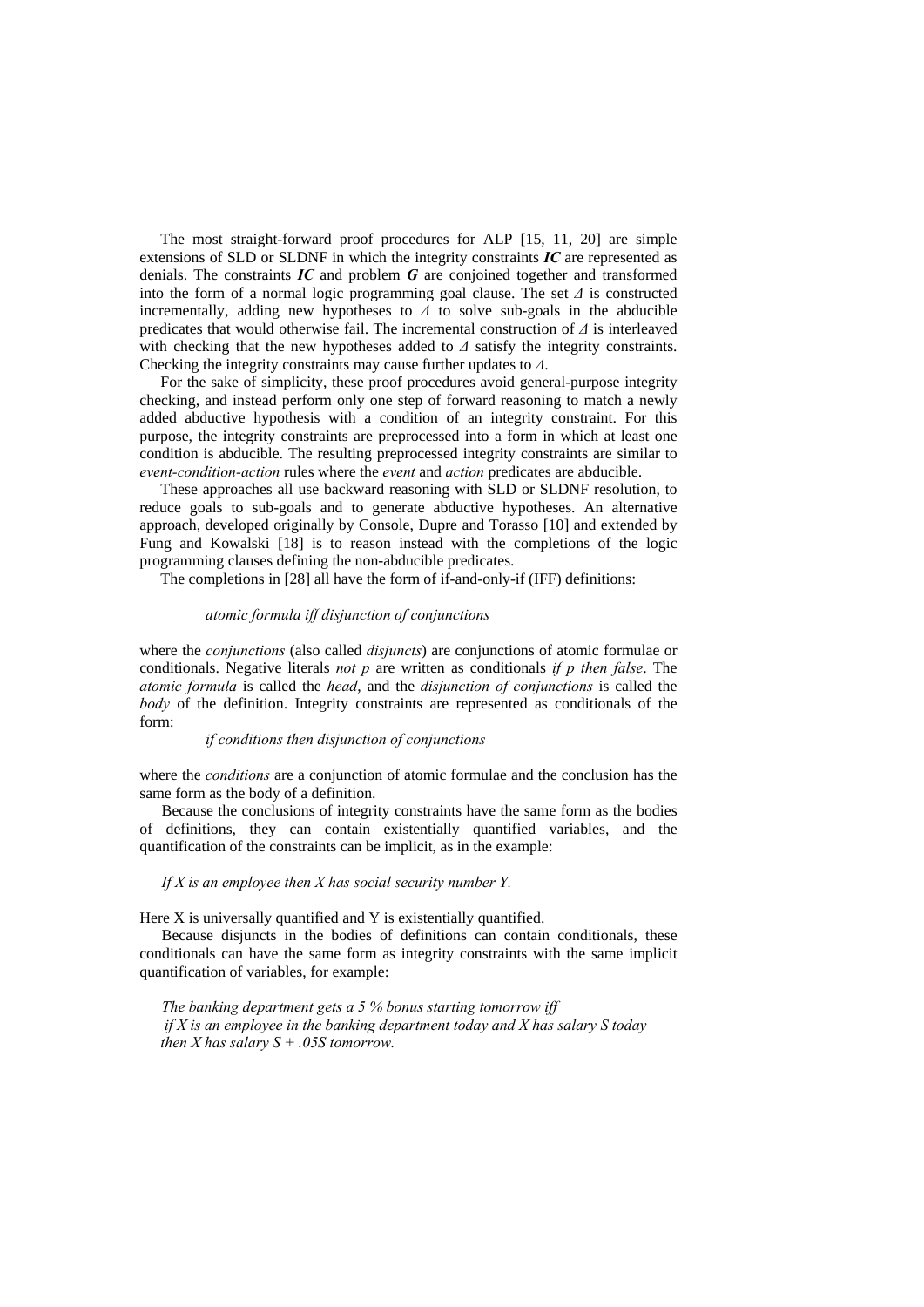Given an initial problem *G* and integrity constraints *IC*, IFF conjoins *G* and *IC* in an initial goal, and rewrites it as a *disjunction of conjunctions*. Starting from the initial goal, equivalence-preserving inferences transform one state of the goal into another, equivalent state, also represented in the form of a *disjunction of conjunctions.* Each disjunct corresponds to a branch of the search space of abductive proof procedures based on SLD and SLDNF.

 The inference rules of IFF include both backward and forward reasoning. Backward reasoning (also called *unfolding*) replaces an atomic formulae by the body of its definition. Forward reasoning (also called *propagation*) performs resolution between an atomic formula and a conditional in the same disjunct. The resolvent is added to the disjunct. An abductive explanation is generated, when a disjunct contains only atoms or negative literals in the abducible predicates (or equalities) and no further inferences can be performed within that disjunct.

 The fact that every disjunct in the search space contains a copy of all the ICs is a potential source of inefficiency. This inefficiency can be avoided, simply by factoring out the ICs, representing them explicitly only once, but treating them as though they belong to every disjunct.

The IFF proof procedure was developed with the theorem-hood view of integrity satisfaction in mind. It is sound and, with certain modest restrictions on the form of clauses and integrity constraints, complete with respect to the completion of the program in the Kunen [33] three-valued semantics. The SLP proof procedure [32] is a refinement of IFF, in which integrity constraints are also used for constraint handling rules in constraint logic programming, but with the consistency view of integrity satisfaction. SLP is not complete in the general case, because consistency is not semidecidable. CIFF [36], which is a successor of SLP, reverts to the theorem-hood semantics, and is complete in certain cases.

Compared with proof procedures that extend SLD or SLDNF, which represent integrity constraints as denials, the main attraction of the IFF proof procedure and its successors is that they include forward reasoning with integrity constraints represented explicitly as conditionals. Forward reasoning can also be used to derive consequences of abducible hypotheses, to help in choosing between them. This is important in ALP agents, as we will discuss in the next section.

Another useful feature of these proof procedures is that their representation of negative literals in the conditional form *if p then false* means that negative conditions can be unfolded even if they contain variables, and the IFF selection function, which is the analogue of the SLDNF selection function, can be much more liberal compared with SLDNF.

 The completeness of IFF means that ICs can be satisfied, not only, like conditionaction rules, by satisfying their conclusions when their conditions are satisfied, but also by making their conditions fail. For example, the integrity constraint *if you commit a mortal sin and don't go to confession then you will go to hell* can be satisfied either by not committing a mortal sin, committing a mortal sin and going to confession, or committing a mortal sin, not going to confession and going to hell. Here is a symbolic example:

*G*:<br>*IC*: *IC*: *if p and not q then a*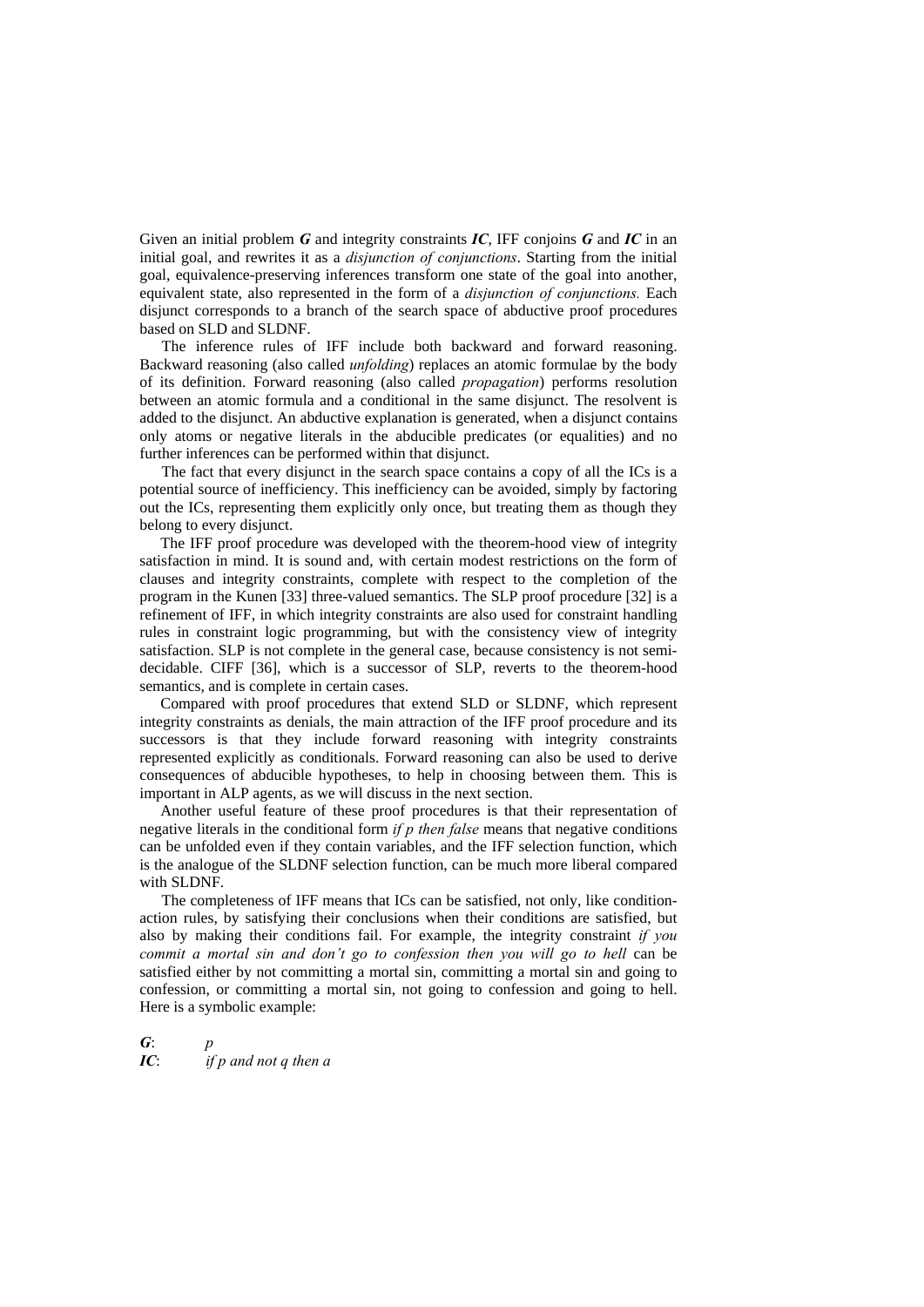## *LP*: *q if b*

where *p* is an observation, and *a* and *b* represent actions. IFF derives *not q then a* by forward reasoning, which it then rewrites as *q or a*. It unfolds *q* to obtain *b or a*. Thus the problem has two solutions, either do *b* or do *a*.

 In the informally described abductive agent proof procedures of [23, 24], the forward reasoning integrity checking method of SK is combined with the IFF representation of integrity constraints as conditionals within an SLD-style framework. A variant of this is formalised in LPS [29]. Here is an example from [24, 26].

Integrity constraint: *If there is an emergency then I get help.*

Logic program:

 *A person gets help if the person alerts the driver. A person alerts the driver if the person presses the alarm signal button. There is an emergency if there is a fire. There is an emergency if one person attacks another. There is an emergency if someone becomes suddenly ill. There is an emergency if there is an accident. There is a fire if there are flames. There is a fire if there is smoke.* 

Abducible predicates: *there are flames, there is smoke, a person presses the alarm signal button* 

| Observation:              | There is smoke.                                                |
|---------------------------|----------------------------------------------------------------|
| Forward reasoning:        | There is a fire.                                               |
| Forward reasoning:        | There is an emergency.                                         |
| Forward reasoning, Goal:  | I get help                                                     |
| Backward reasoning, Goal: | I alert the driver                                             |
|                           | Backward reasoning, Solution: I press the alarm signal button. |

Notice that the example integrates the behaviour of the three kinds of production rules identified in section 1.2. The first two steps of forward reasoning use clauses of the logic program as forward reasoning logic rules; the third step of forward reasoning uses the integrity constraint as a reactive rule, and the two steps of backward reasoning use clauses of the logic program as goal-reduction rules.

An alternative to using forward reasoning with logic programs in the first two steps in this example is to preprocess the integrity constraint (by unfolding the definitions of *there is an emergency* and *there is a fire*) into several separate integrity constraints:

*If there are flames then I get help. If there is smoke then I get help. If one person attacks another then I get help. If someone becomes suddenly ill then I get help. If there is an accident then I get help.*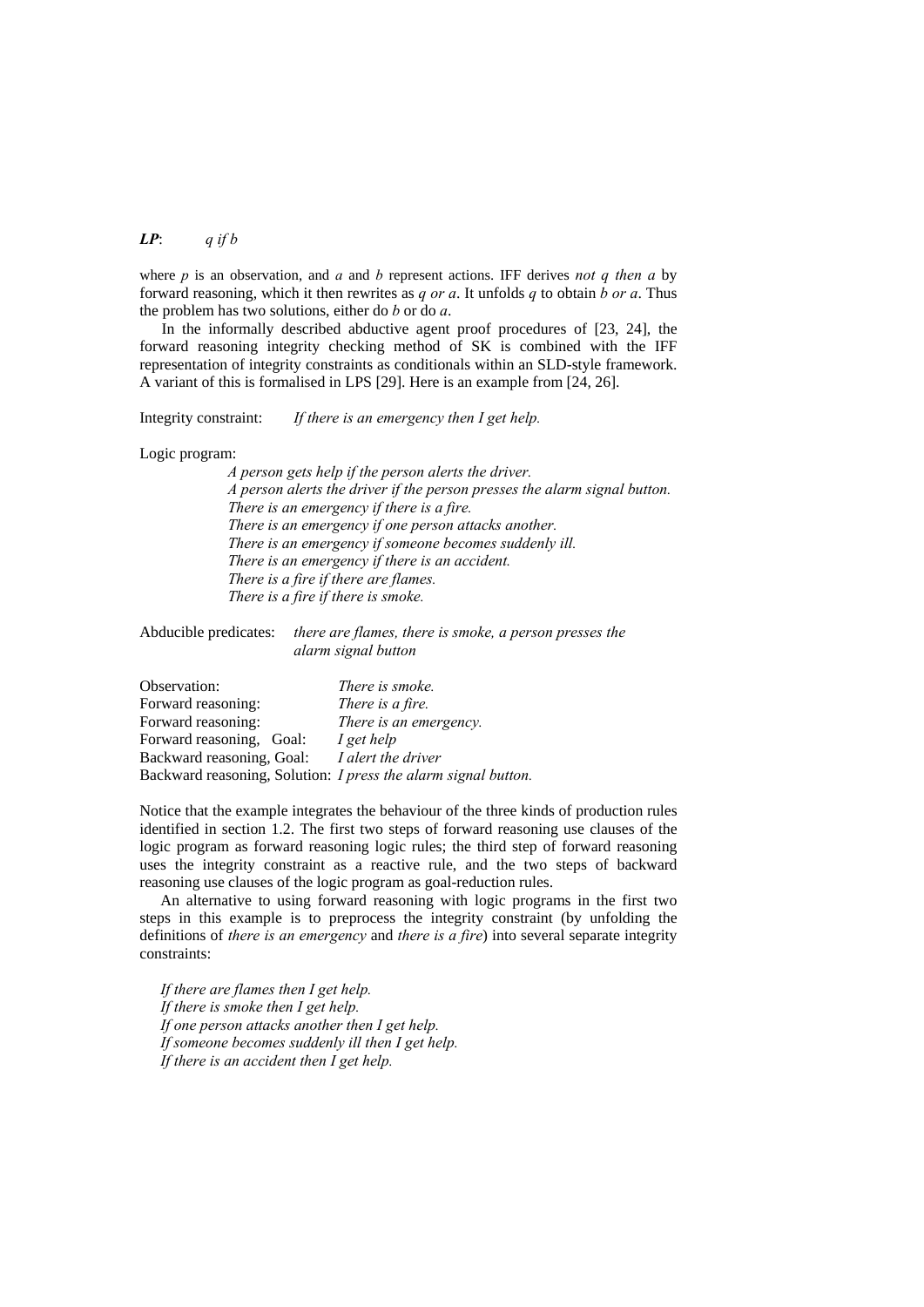The use of a single integrity constraint and forward reasoning with logic programs simulates forward chaining with production rules, and is arguably more natural. (Notice that these integrity constraints could be further pre-processed into conditionaction rules, by unfolding the conclusion *I get help,* replacing it by the action *I press the alarm signal button.*)

Following the lead of other abductive proof procedures, the proof procedure illustrated in this example can be given a variety of logical semantics. To achieve our desired combination of logic programs, production systems and agents, it remains only to:

- represent actions by abducible predicates,
- embed the abductive proof procedure in an agent cycle, and
- justify the use of a destructively changing database of facts.

## **7 ALP agents**

The notion of ALP agent, in which ALP is embedded as the thinking component of an observation-thought-decision-action cycle, was introduced in [22] and developed in [27, 28, 23, 24]. It is the basis of the KGP (Knowledge, Goals and Plans) agent model of [21]. The ALP agent proof procedure of [28] is the IFF proof procedure. The proof procedure of KGP is the CIFF proof procedure [36] which extends IFF with constraint handling procedures.

The observation-thought-decision-action cycle of an ALP agent is similar to other agent cycles. However, in ALP agents, an agent's beliefs are represented by logic programs, its goals are represented by integrity constraints, and its actions are represented by abducible predicates.

#### **7.1 Observations**

In the original ALP agent model, observations are added incrementally to the goals, and the IFF proof procedure generates explanations of observations as well as actions to achieve goals. However, in production systems and BDI agents, observations contribute to the current state of the database of facts. In the KGP agent model, observations are added to a separate database of facts, similar to the production system/BDI agent database. But whereas in PR/BDI systems the database represents only the current state of the environment, in KGP the database is a monotonically increasing representation of both the current state and all past states.

 The ALP agent and KGP beliefs include the event calculus axioms [31] to derive new time-stamped facts from previous observations. However, the agent can bypass reasoning with the event calculus, by directly observing the environment instead. In both the ALP agent and KGP proof procedures, facts, whether directly observed or derived by the event calculus, are used both to solve atomic goals and to propagate with integrity constraints.

In both the ALP and the KGP agent models, in the routine use of the agent cycle, forward reasoning derives consequences of observations and triggers integrity constraints; and backward reasoning reduces goals to plans of action. Reasoning can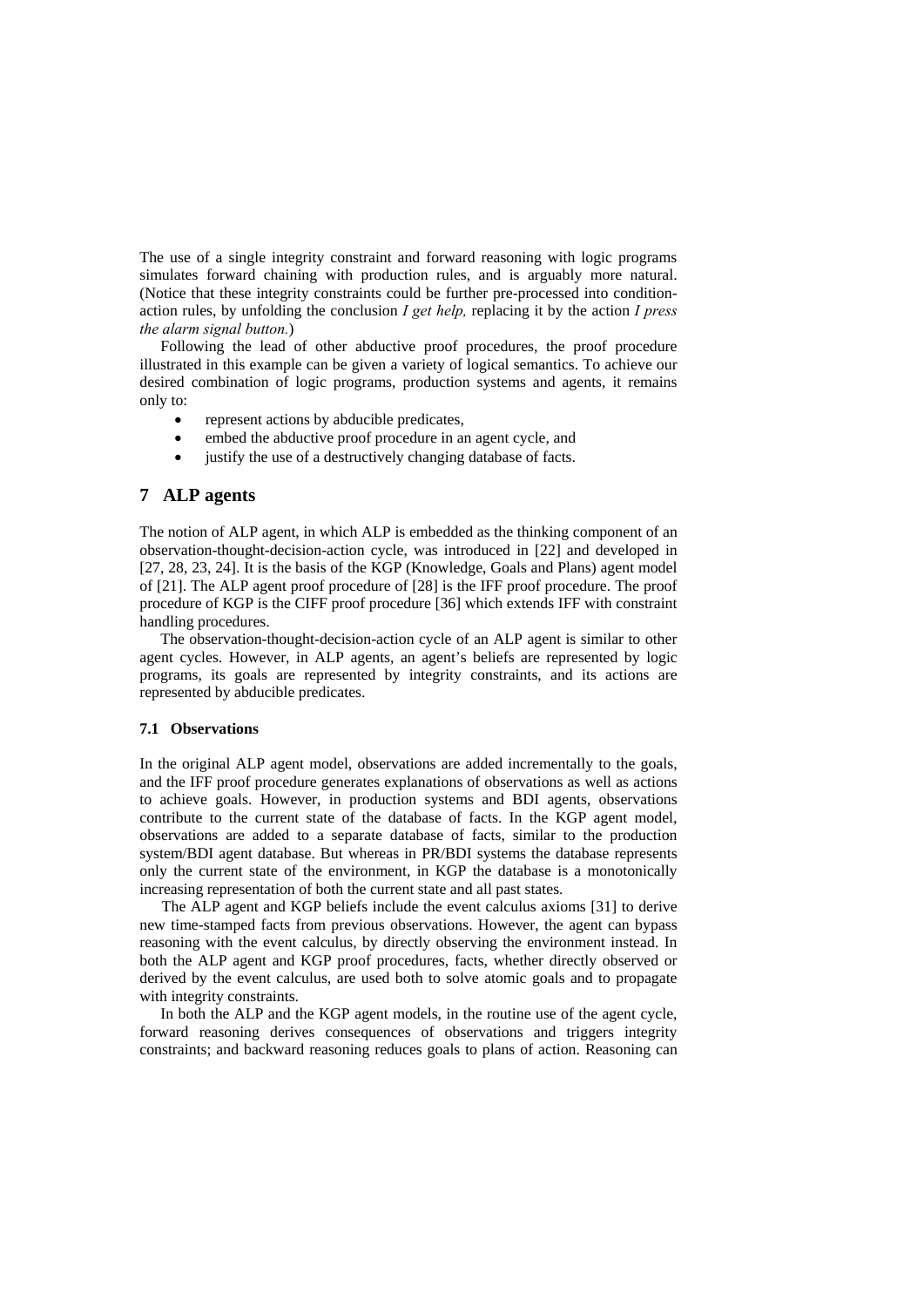be interrupted both by incoming observations and by outgoing actions. An incoming observation, in particular, might trigger an integrity constraint and derive an action that needs to be performed immediately, interrupting the derivation of plans and the execution of actions that need to be performed only later in the future.

However, in more demanding situations, backward reasoning can also be used to generate explanations of observations, and forward reasoning can also be used to derive consequences of explanations, to help in choosing between alternative explanations. For example, if *it rained* and *the sprinkler was on* are alternative explanations for the observation *the grass is wet*, then forward reasoning might derive *the street is wet* from the hypothesis that *it rained*, and derive *the water meter reading is high* from the hypothesis that *the sprinkler was on*. Checking these consequences by attempting to observe them in the environment can help to prefer one explanation to the other.

 A similar kind of reasoning forward from alternative candidate actions, to derive and evaluate their possible outcomes, can also help with decision-making and conflict resolution.

#### **7.2 Decision-making and Conflict Resolution**

The easy part of the extension of ALP to ALP agents is making ALP open to observations, and embedding ALP in a down-sized observation-thought cycle, in which the agent passively thinks about alternative plans of actions, but doesn't make any commitments to perform any actions. The hard part is to decide among the alternatives, and actually do something. To choose between different actions, an extended cycle can incorporate a decision making component, which generalises conflict resolution in production systems.

Consider the following "rules":

 *If someone attacks me then I attack them back If someone attacks me then I run away* 

and suppose I observe *someone attacks me.* Treated as condition-action rules in a production system, both rules would be triggered, and conflict resolution would be needed to fire only one of them. However, in ALP and ALP agents, both rules and both conclusions *I attack them back* and *I run away* would need to be satisfied, which might not be possible. To avoid this problem and to have a logical semantics, the rules need to be re-formulated:

| Maintenance goal: | If X attacks me then I protect myself against X   |
|-------------------|---------------------------------------------------|
| Beliefs:          | I protect myself against $X$ if I attack $X$ back |
|                   | I protect myself against X if I run away.         |

In ALP, given this re-formulation and the observation *someone attacks me*, it suffices to satisfy only one of *I attack them back* or *I run away*. But this still involves making a choice between the two alternatives, and then successfully performing one or more actions to make that choice succeed, and thereby to make the given instance of the goal become true. In the IFF syntax and proof procedure, the goal and the beliefs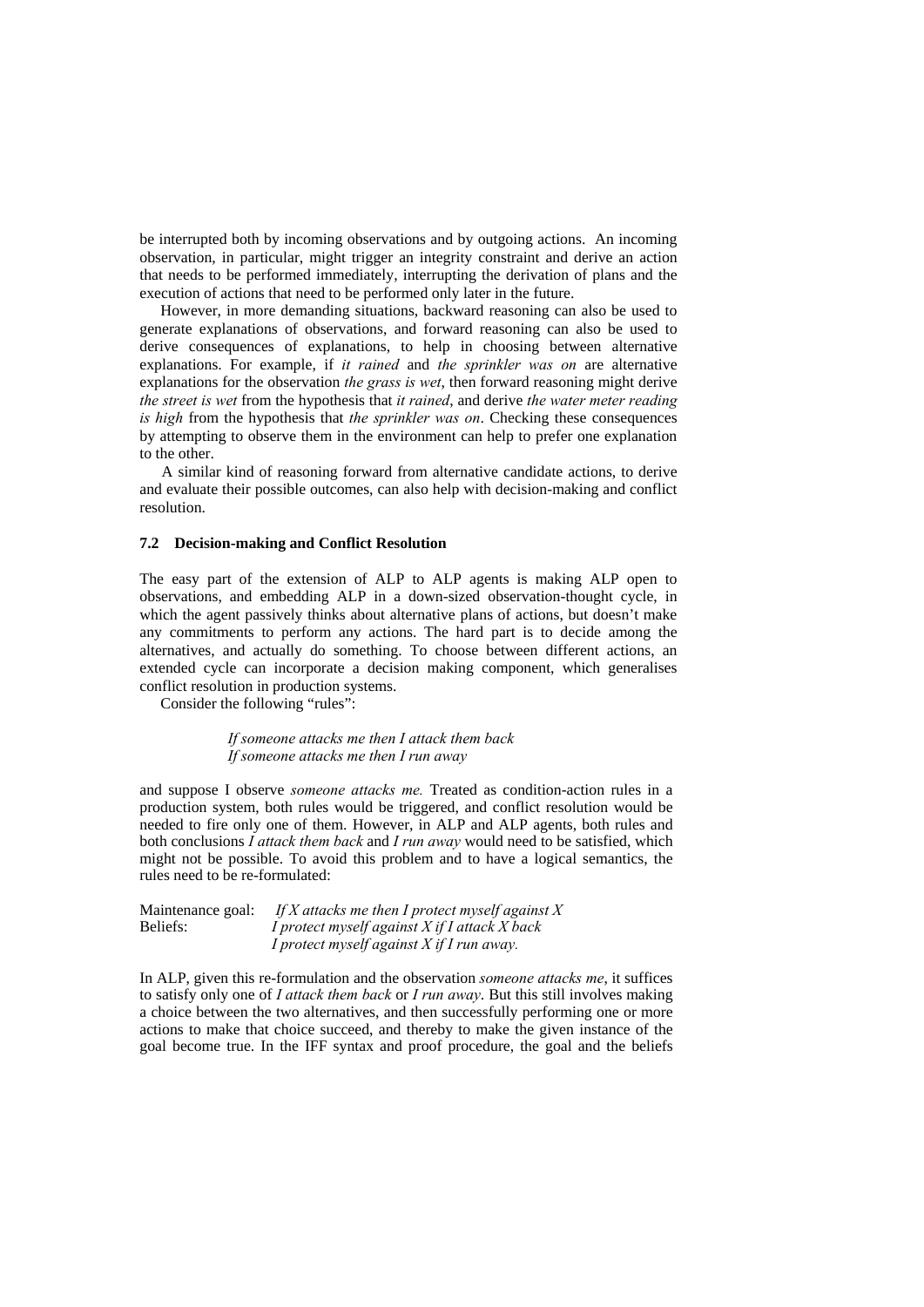could be pre-processed, by unfolding the conclusion *I protect myself* into the still simpler form of a single maintenance goal:

Maintenance goal: *If someone attacks me then (I attack them back or I run away).* 

Viewed in this way, conflict resolution in production systems is partly a compensation for the restricted syntax of production rules (no disjunction in conclusions of rules) and partly a form of Decision Theory. ALP agents do not suffer from the same restrictions on syntax; but, like production systems, they need to be augmented with a decision-making component.

In classical Decision Theory, actions are chosen to optimise expected outcomes. ALP can help with this, because it can be used, not only to generate alternative actions, but also to reason forward from candidate actions to derive their likely outcomes – for example to reason forward from the candidate action *we go for a picnic*, to derive the following outcome from the following belief:

| Belief:  | We will have a whale of a good time                         |
|----------|-------------------------------------------------------------|
|          | if we go for a picnic and the weather is good.              |
| Outcome: | We will have a whale of a good time if the weather is good. |

To fit into a full-fledged decision-making procedure, outcomes (e.g. *We will have a whale of a good time*) need to be evaluated for their utility, and abducible conditions beyond the agent's control (e.g. *the weather is good*) need to be assigned a probability. ALP is particularly well-suited to this, as Poole [39, 40] has shown, because it is very natural and very easy to associate probabilities with abducible predicates. The resulting Decision Theoretic analysis, or some computationally less expensive approximation to it, fits comfortably into an ALP agent cycle [24, 38]

Having done the analysis and made the decision, the agent must still commit to performing an action. The action may be part of a plan; and even if the action succeeds the plan might fail, because for some reason or other the agent might not be able to perform the other actions in the plan. For example the preconditions of later actions might not hold or the actions might get timed out. The upshot of all these complications is that it may not be possible to commit to only one alternative plan for achieving a higher level goal. It might be necessary to embark upon one plan, and then switch to another plan if the first plan fails. It may also be necessary to reperform an action in the same plan. The ALP agent cycle allows all these options.

#### **7.3 Semantics**

The semantics of ALP agents can be understood in ALP terms. The fact that observations and actions occur in a temporal order can be dealt with simply by including the time or state of observations and actions as explicit parameters of predicates. The effect of executing actions can be taken into account by including an action theory, such as the situation calculus or event calculus in the agent's set of beliefs *B*. With these assumptions, and the further assumption that the observations do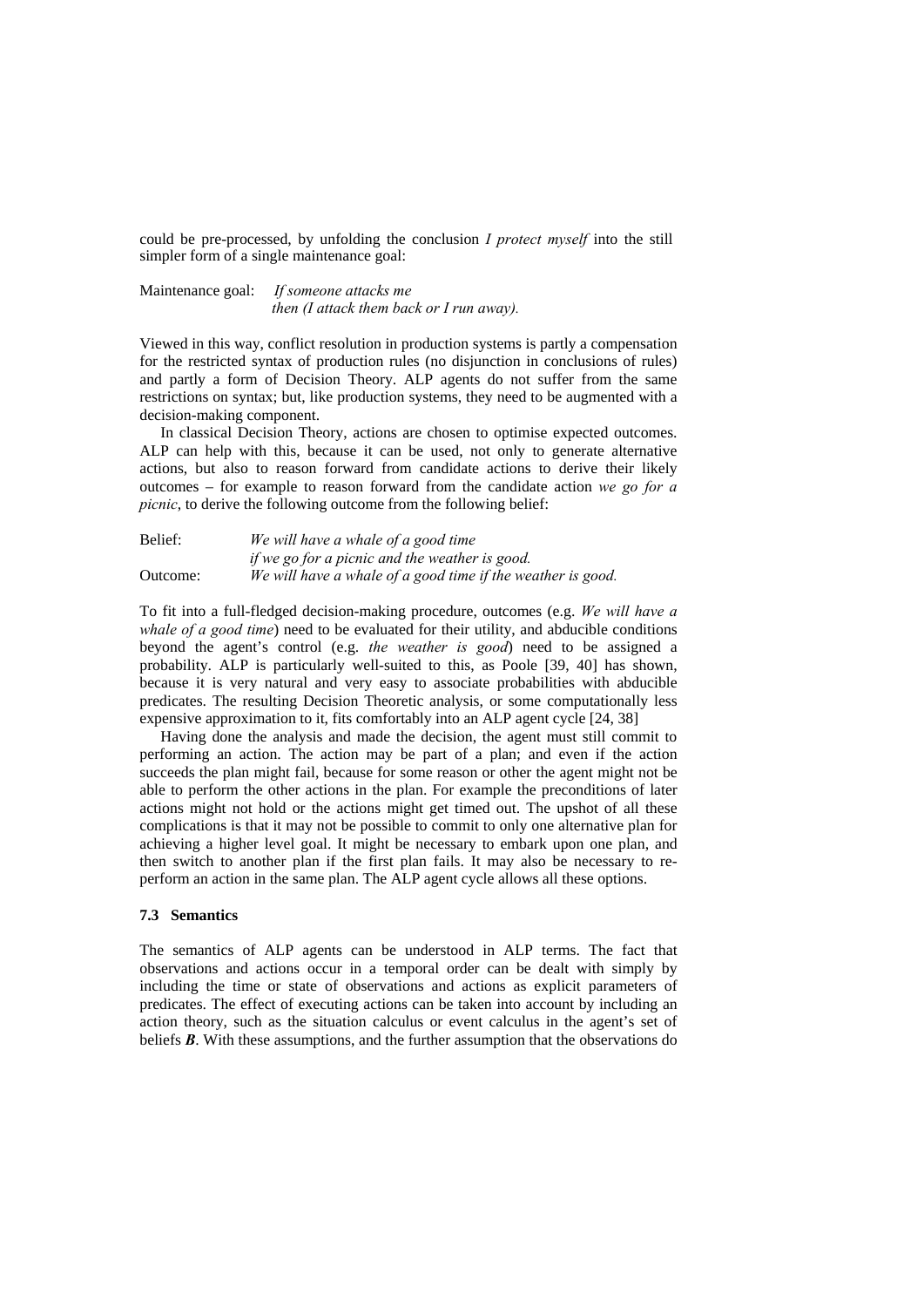not include any post-conditions (effects) of the agent's own actions, the semantics of the ALP agent cycle is a special case of the ALP semantics.

Given beliefs *B*, goals *G*, initial database state  $S_\theta$  and possibly an infinite set  $\boldsymbol{O} =$  $\{O_1, O_2, \ldots, O_n, \ldots\}$  of input (external) observations, an *ALP agent solution* is a possibly infinite set  $\Delta = \{A_1, A_2, \ldots, A_m, \ldots\}$  of actions such that *G* is satisfied by the logic program  $\mathbf{B} \cup \mathbf{O} \cup \Delta$ .

Theorem 7.1 of [28] establishes a correspondence between the static behaviour of the IFF proof procedure and the dynamic behaviour of ALP agents with observations. The soundness of the ALP agent cycle follows from that theorem.

### **8 The Representation of State Change and the Frame Problem**

For the ALP agent semantics to work, observations and actions need to have an explicit representation of time or state. This gives rise to the *frame problem* of how to represent and reason about change of state correctly and efficiency. It is generally held that the frame problem can be solved by means of an appropriate action theory such as situation calculus or event calculus. These and similar calculi all include some form of frame axiom, such as:

*fact F holds in state S+1 if fact F holds in state S and S+1 is obtained from S by action/event A and A does not terminate F.* 

Given an appropriate semantics, including the various semantics developed for logic programming, it has been argued that these formulations of the frame axiom solve the frame problem.

 However, all of these solutions reason explicitly, whether forward or backward, that a fact holds in a state  $S+1$  if it held in state S and was not terminated in the state transition. Reasoning in the forward direction, for example, every unterminated fact holding in state *S* needs to be explicitly copied-to the new state  $S+1$ . Moreover, without sophisticated optimisations and garbage collection, the same unterminated facts need to be duplicated in both states  $\overline{S}$  and  $\overline{S}+I$ , and indeed in all states from the initial state to the current state. Backward reasoning does not store unterminated facts redundantly, but requires a potentially expensive calculation instead. Thus it can be argued that that aspect of the frame problem that is concerned with efficiently reasoning about change of state has no solution within a purely logical representation.

 It is probably for such reasons of efficiency that production systems and BDI agents store only the current state, use destructive assignment to generate a new current state from the previous state, and do not employ an explicit representation of states or time at all.

It can be argued that the ALP agent model with its event calculus representation of change also suffers from the inefficiencies associated with the frame problem. However, in ALP agents, to determine whether a fact holds in the current state, these inefficiencies can be avoided, by directly observing whether the fact holds in the environment instead. In such a case, the environment serves as an auxiliary, external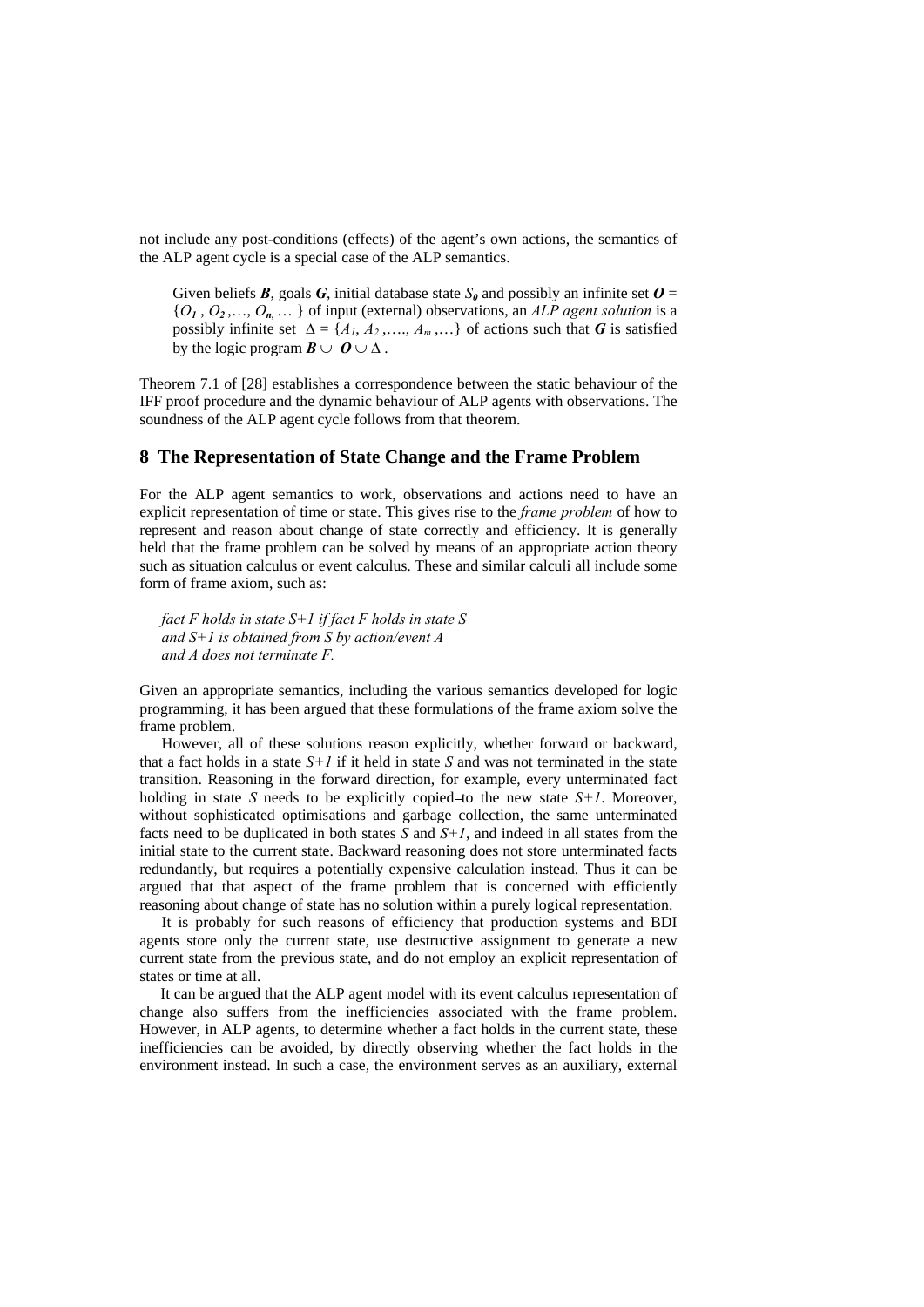database, which contains a complete record of the current state. To test these ideas, we have developed LPS (Logic-based Production System) [29], which is a variant of ALP agents without frame axioms, but with an operational semantics that incorporates a destructively changing database. For simplicity, as is common in production systems, we assume that there are no external observations, once the initial state of the database has been given as input.

 The LPS operational semantics maintains the current state of a deductive database, with facts (atomic sentences) defining the extensional predicates and logic programs (or deduction rules) defining intensional predicates. The actions that change the current state affect only the extensional predicates, which are represented without explicit state parameters. As a consequence, to execute an action and to change the current state, it suffices to delete the facts terminated by the action and to add the facts initiated by the action. Facts that are not affected by the action persist without the need to reason that they persist, simply because they do not change. Intentional predicates change implicitly as ramifications of changes to the extensional predicates.

 In contrast with the operational semantics, which maintains only the current state, the LPS declarative semantics is based on the sequence of database states with the implicit state parameter of the operational semantics made explicit. The semantics also requires that the sequence of states conforms to a logical representation of change, such as the event calculus *EC* represented in logic programming form:

> Given beliefs *B* in the form of a logic program, goals *G* in the form of a set of integrity constraints, and an initial database state *S0*, a possibly infinite set  $\Delta = \{A_1, A_2, \ldots, A_m, \ldots\}$  of actions is an *LPS solution* if and only if *G* is satisfied by the logic program  $\mathbf{B} \cup S_0 \cup \Delta \cup EC$ .

As shown in [29], LPS is sound, but is not complete for the same reason that condition-action rules are not complete (because they cannot make their conditions false).

## **9 Conclusions**

We have argued for combining the functionalities of production systems and logic programs, while retaining their individual contributions and eliminating their overlap. To defend our thesis that the two kinds of rules provide distinct functionalities and need to be combined, we have appealed to the distinctions

- in psychology between descriptive and deontic conditionals,
- in intelligent agents between beliefs and goals,
- in deductive databases between deduction rules and integrity constraints, and
- in ALP between logic programs and integrity constraints.

We have advocated an approach that combines the two kinds of rules in an observation-thought-decision-action cycle, along the lines of ALP agents, and sketched an approach that combines a declarative, logic-based semantics with an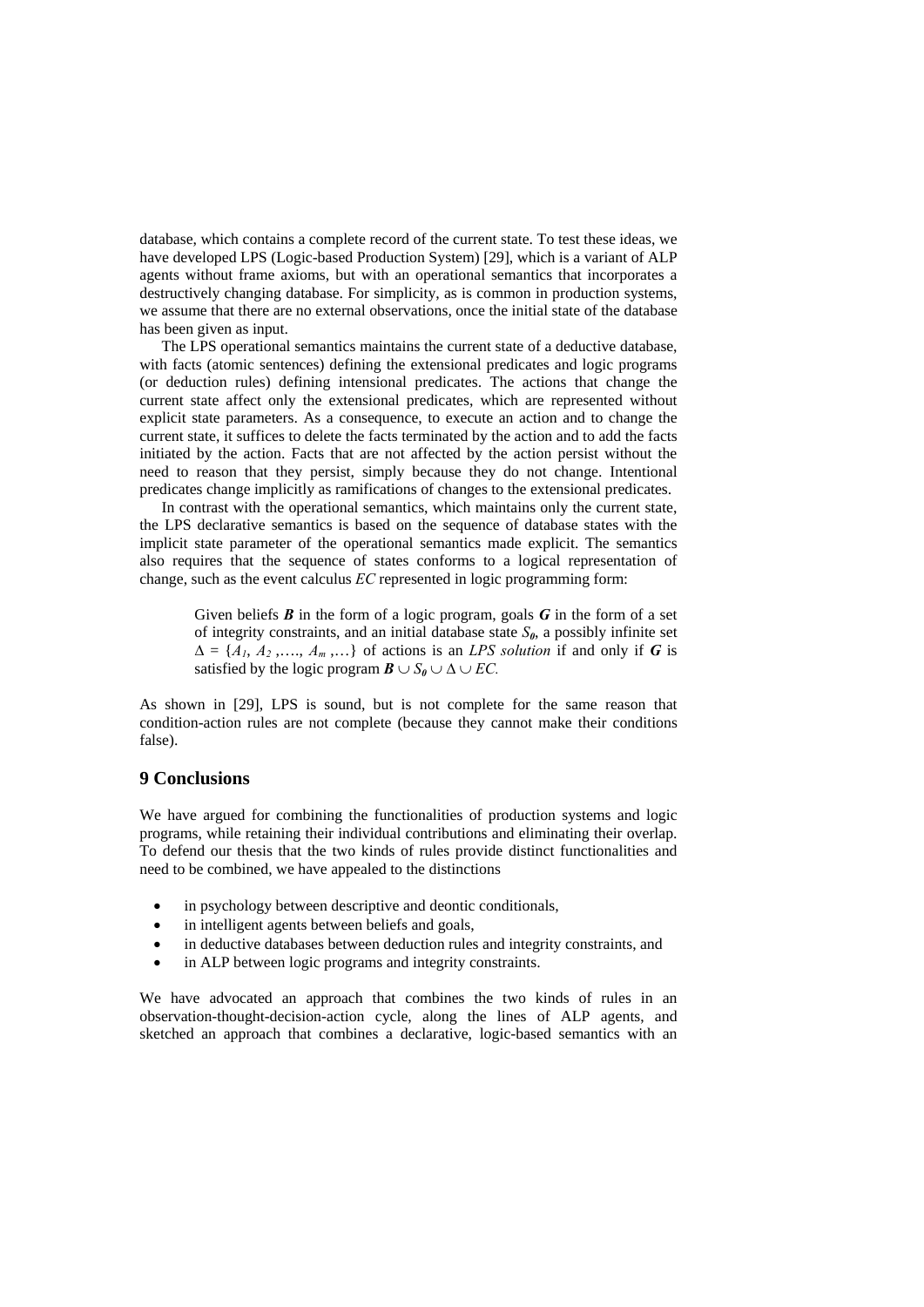operational semantics that operates with the current state of a destructively changing database.

## **References**

- 1. Alferes, J.J., Banti, F., Brogi A.: [An Event-Condition-Action Logic Programming](http://www.di.unipi.it/%7Ebrogi/papers/JELIA06.pdf)  [Language.](http://www.di.unipi.it/%7Ebrogi/papers/JELIA06.pdf) In: 10th European Conference on Logics in Artificial Intelligence, M. Fisher, W. van der Hoek, B. Konev and A. Lisitsa (eds.), JELIA06: Lecture Notes in Artificial Intelligence 4160, pp 29--42 Springer-Verlag (2006).
- 2. Alferes, J. J., Brogi, A., Leite, J. A., Pereira, L. M. : [Evolving Logic Programs.](http://centria.fct.unl.pt/%7Ejja/page3/assets/jelia02.pdf) In: 8th European Conference on Logics in Artificial Intelligence (JELIA'02), S. Flesca, S. Greco, N. Leone, G. Ianni (eds.), pp. 50--61, Spriger-Verlag, LNCS 2424, Springer-Verlag (2002)
- 3. Anderson, J., Bower, G.: Human Associative Memory. Washington, D.C.: Winston (1973) 4. Bratman, M. E., Israel, D. J., Pollack M. E.: Plans and Resource-bounded Practical
- Reasoning. Computational Intelligence, 4, 349--355 (1988)
- 5. Caroprese, L. Greco, S., Sirangelo, C., Zumpano, E. : Declarative Semantics of Production Rules for Integrity Maintenance. In: 22nd International Conference on Logic Programming, Etalle, S., Truszczynski, M. (eds.), LNCS 4079, pp. 26--40 (2006)
- 6. Ceri S., Fraternali P., Paraboschi S., Tanca L.: Automatic Generation of Production Rules for Integrity Maintenance. ACM Transactions on Database Systems (TODS)**,** Volume 19, Issue 3 (September 1994), 367--422 (1994)
- 7. Ceri, S., Widom, J.: Deriving production rules for constant maintenance. In: 16th International Conference on Very Large Data Bases, pp. 566-577 (1990)
- 8. Cheng P.W., Holyoak, and K. J. : Pragmatic Reasoning Schemas. Cognitive Psychology, 1**7**, 391--416 (1985)
- 9. Clark, K. : Negation as Failure. In: Readings in Nonmonotonic Reasoning, Morgan Kaufmann, pp. 311--325 (1978)
- 10. Console, L., Theseider Dupre, D., Torasso, P.: On the Relationship Between Abduction and Deduction. Journal of Logic and Computation 1(5), 66--690 (1991)
- 11. Denecker, M., De Schreye, D.: SLDNFA: An Abductive Procedure for Normal Abductive Programs. J. Logic Programming, 34(2), pp. 111--167 (1998)
- 12. Dennis, L.A., Bordini, R.H., Farwer, B., Fisher, M.: A Common Semantic Basis for BDI Languages. In: 5th International Workshop on Programming Multi-Agent Systems ([PROMAS\),](http://www.informatik.uni-trier.de/~ley/db/conf/promas/promas2007.html#DennisFBFW07) pp. 124--139 (2007)
- 13. d'Inverno, M., Luck, M., Georgeff, M. P., Kinny, D., Wooldridge, M. : A Formal Specification of dMARS. In: Intelligent Agents IV: 4th International Workshop on Agent Theories, Architectures and Languages. Lecture Notes in Artificial Intelligence, 1365, Springer-Verlag, pp. 155--176 (1998)
- 14. Dung, P.M., Mancarella, P. : Production Systems with Negation as Failure. IEEE Transactions on Knowledge and Data Engineering, Volume 14 , Issue 2, 336--352 (2002)
- 15. Eshghi, K., Kowalski, R.: Abduction Compared with Negation by Failure. In: 6th International Conference on Logic Programming, G. Levi and M. Martelli (eds.) MIT Press, pp. 234--254 (1989)
- 16. Fernandes, A.A.A., Williams, M.H., Paton, N.: A Logic-Based Integration of Active and Deductive Databases. New Generation Computing, Volume 15, Number 2, 205--244 (1997)
- 17. Fraternali P., Tanca L.: A Structured Approach for the Definition of the Semantics of Active Databases. ACM Transactions on Database Systems (TODS) Volume 20, Issue 4 (December 1995), 414--471 (1995)
- 18. Fung, T.H., Kowalski, R.: The IFF Proof Procedure for Abductive Logic Programming. Journal of Logic Programming, 33 (2), 151--164 (1997)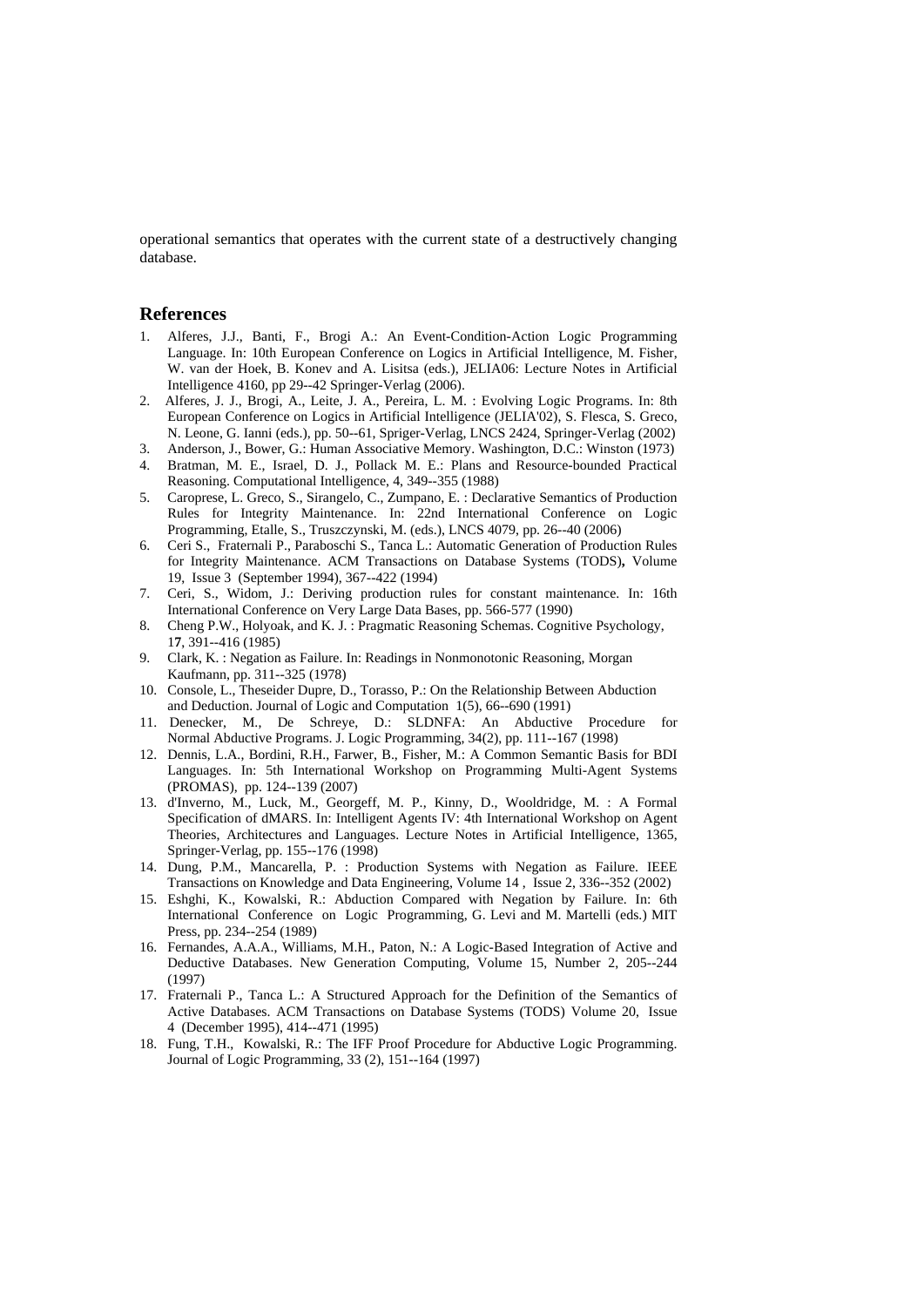- 19. Kakas, A., Kowalski, R., Toni, F. : The Role of Logic Programming in Abduction. In: Gabbay, D., Hogger, C.J., Robinson, J.A. (eds.): Handbook of Logic in Artificial Intelligence and Programming 5, Oxford University Press, pp. 235--324 (1998)
- 20. [Kakas,](http://www.informatik.uni-trier.de/%7Eley/db/indices/a-tree/k/Kakas:Antonis_C=.html) A.C., Mancarella, P.: Abduction and Abductive Logic Programming. In: 11th [International Conference on Logic Programming, p](http://www.informatik.uni-trier.de/~ley/db/conf/iclp/iclp94.html#KakasM94)p. 18--19 (1994)
- 21. Kakas, A., Mancarella, P., Sadri, S., Stathis, K. and Toni, F.: Computational Logic Foundations of KGP Agents. Journal of Artificial Intelligence Research (2009)
- 22. Kowalski, R. : Using Metalogic to Reconcile Reactive with Rational Agents. In: K. Apt and F. Turini (eds.), Meta-Logics and Logic Programming, MIT Press (1995)
- 23. Kowalski, R. : Artificial Intelligence and the Natural World. Cognitive Processing, 4, 547- -573 (2001)
- 24. Kowalski, R.: The Logical Way to be Artificially Intelligent. In: 6th CLIMA, F. Toni and P. Torroni (eds.), Springer Verlag, LNAI, pp. 1--22 (2006)
- 25. Kowalski, R.: Reasoning with Conditionals in Artificial Intelligence. In: M. Oaksford (ed.), The Psychology of Conditionals, Oxford University Press, to appear (2009)
- 26. Kowalski, R.: How to be Artificially Intelligence. To be published, Cambridge University Press (2010) Draft on http://www-lp.doc.ic.ac.uk/UserPages/staff/rak/rak.html
- 27. Kowalski, R., Sadri, F.: Towards a Unified Agent Architecture that Combines Rationality with Reactivity. In: International Workshop on Logic in Databases, San Miniato, Italy, Springer-Verlag, LNCS 1154, pp. 131--150 (1996)
- 28. Kowalski, R., Sadri, F.: From Logic Programming towards Multi-agent Systems. Annals of Mathematics and Artificial Intelligence, 25, 391--419 (1999)
- 29. Kowalski, R., Sadri, F.: LPS a Logic-Based Production System Framework. Department of Computing, Imperial College (2009)
- 30. Kowalski, R., Sadri, F., Soper, P.: Integrity Checking in Deductive Databases. In: 13<sup>th</sup> VLDB, Morgan Kaufmann, Los Altos, Ca., pp. 61--69 (1987)
- 31. Kowalski, R., Sergot, M.: A Logic-based Calculus of Events. In: New Generation Computing, Vol. 4, No.1, 67--95 (1986). Also in: Inderjeet Mani, J. Pustejovsky, and R. Gaizauskas (eds.), The Language of Time: A Reader, Oxford University Press (2005)
- 32. Kowalski, R., Toni, F., Wetzel, G.: Executing Suspended Logic Programs. Fundamenta Informatica 34 (3), 1--22 (1998)
- 33. Kunen, K.: Negation in Logic Programming. Journal of Logic Programming, 4:4 289-- 308 (1987)
- 34. Laird, J.E., Newell, A., Rosenblum, P. S.: SOAR: an Architecture for General Intelligence. Artificial Intelligence, 33:1, 1--64 (1987)
- 35. Lloyd, J.W., Topor, R.W.: A Basis for Deductive Database Systems. J. Logic Programming 2: 93--109 (1985)
- 36. Mancarella, P., [Terreni,](http://www.informatik.uni-trier.de/%7Eley/db/indices/a-tree/t/Terreni:Giacomo.html) G., [Sadri](http://www.informatik.uni-trier.de/%7Eley/db/indices/a-tree/s/Sadri:Fariba.html), F., [Toni](http://www.informatik.uni-trier.de/%7Eley/db/indices/a-tree/t/Toni:Francesca.html), F., [Endriss](http://www.informatik.uni-trier.de/%7Eley/db/indices/a-tree/e/Endriss:Ulrich.html), U.: The CIFF Proof Procedure for Abductive Logic Programming with Constraints: Theory, Implementation and Experiments. [Theory and Parctice of Logic Programming, to](http://www.informatik.uni-trier.de/~ley/db/journals/corr/corr0906.html#abs-0906-1182) appear (2009)
- 37. Nicolas, J.M., Gallaire, H.: Database: Theory vs. Interpretation. In: Gallaire, H., Minker, J. (eds.), Logic and Databases, Plenum, New York (1978)
- 38. Pereira, [L. M.](http://centria.di.fct.unl.pt/%7Elmp) , Anh H. T.: [Evolution Prospection](http://centria.fct.unl.pt/%7Elmp/publications/online-papers/KES-IDT09-evolution.pdf). In: [First KES Intl. Symposium on](http://idt-09.kesinternational.org/)  [Intelligent Decision Technologies](http://idt-09.kesinternational.org/) (KES-IDT'09), April 2009, K. Nakamatsu et al. (eds.), Springer Studies in Computational Intelligence, 199, Himeji, Japan, pp. 51--64 (2009)
- 39. Poole, D.: Probabilistic Horn Abduction and Bayesian Networks. Artificial Intelligence, 64(1), 81--129 (1993)
- 40. Poole, D.: The Independent Choice Logic for Modeling Multiple Agents Under Uncertainty. Artificial Intelligence, Vol. 94, 7--56 (1997)
- 41. Rao, A.S.: Agents Breaking Away. Lecture Notes in Artificial Intelligence, Volume1038, Netherlands (1996)